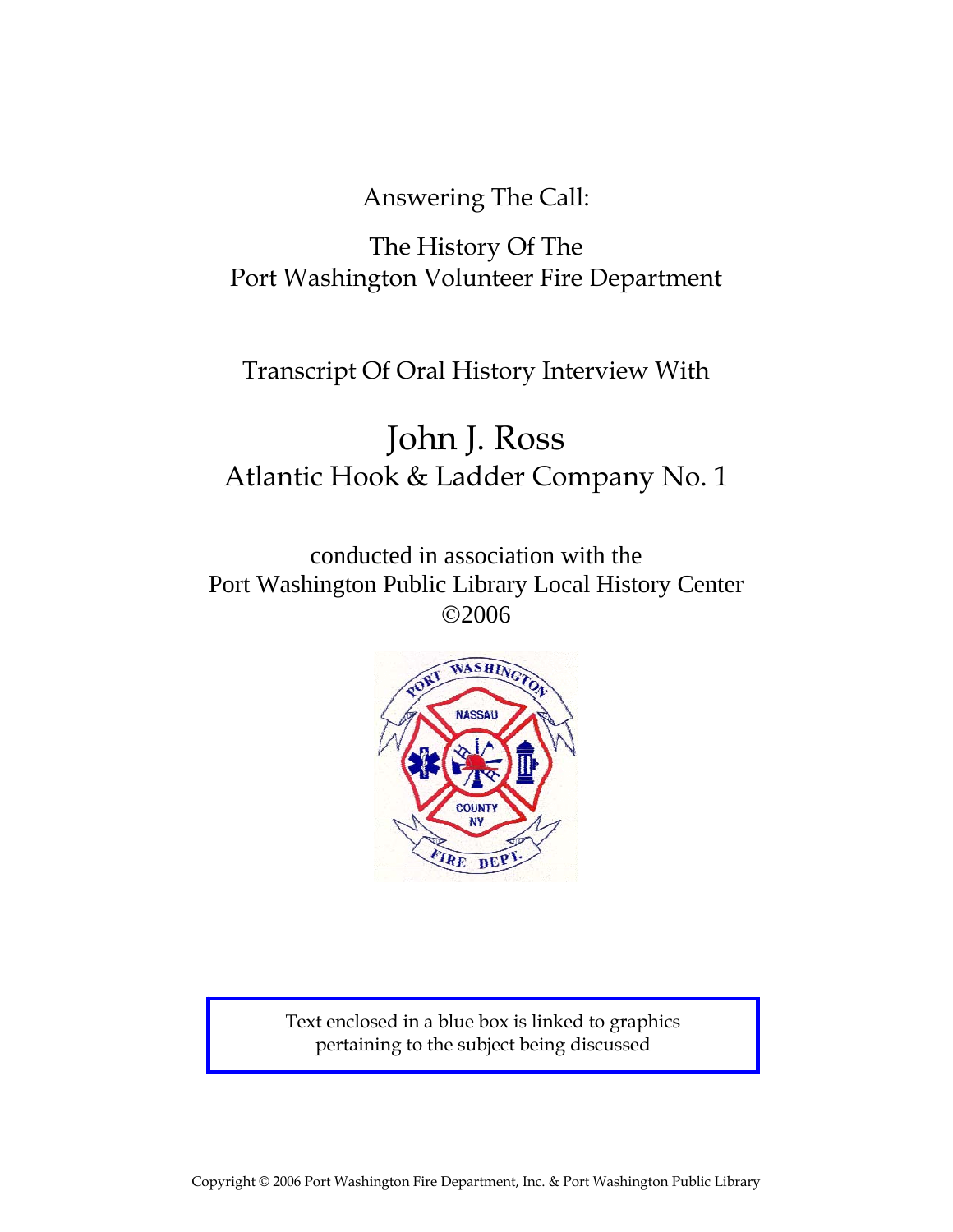Interview with John J. Ross by Margaret Dildilian pk October 20, 2004

Q: Today is October 20th, 2004. This is an interview with John J. Ross. My name is Margaret Dildilian. The interview is taking place at the Port Washington Library. What is your full name?

John J. Ross: John Joseph Ross.

- Q: What company are you affiliated with?
- JJR: Atlantic Hook and Ladder.
- Q: And when did you join?
- JJR: March 6th, 1980.
- Q: And how long have you been a member?
- JJR: Over twenty-four years; it'll be twenty-five years in March of this year--2005.
- Q: Do you have any nickname that's fire-related?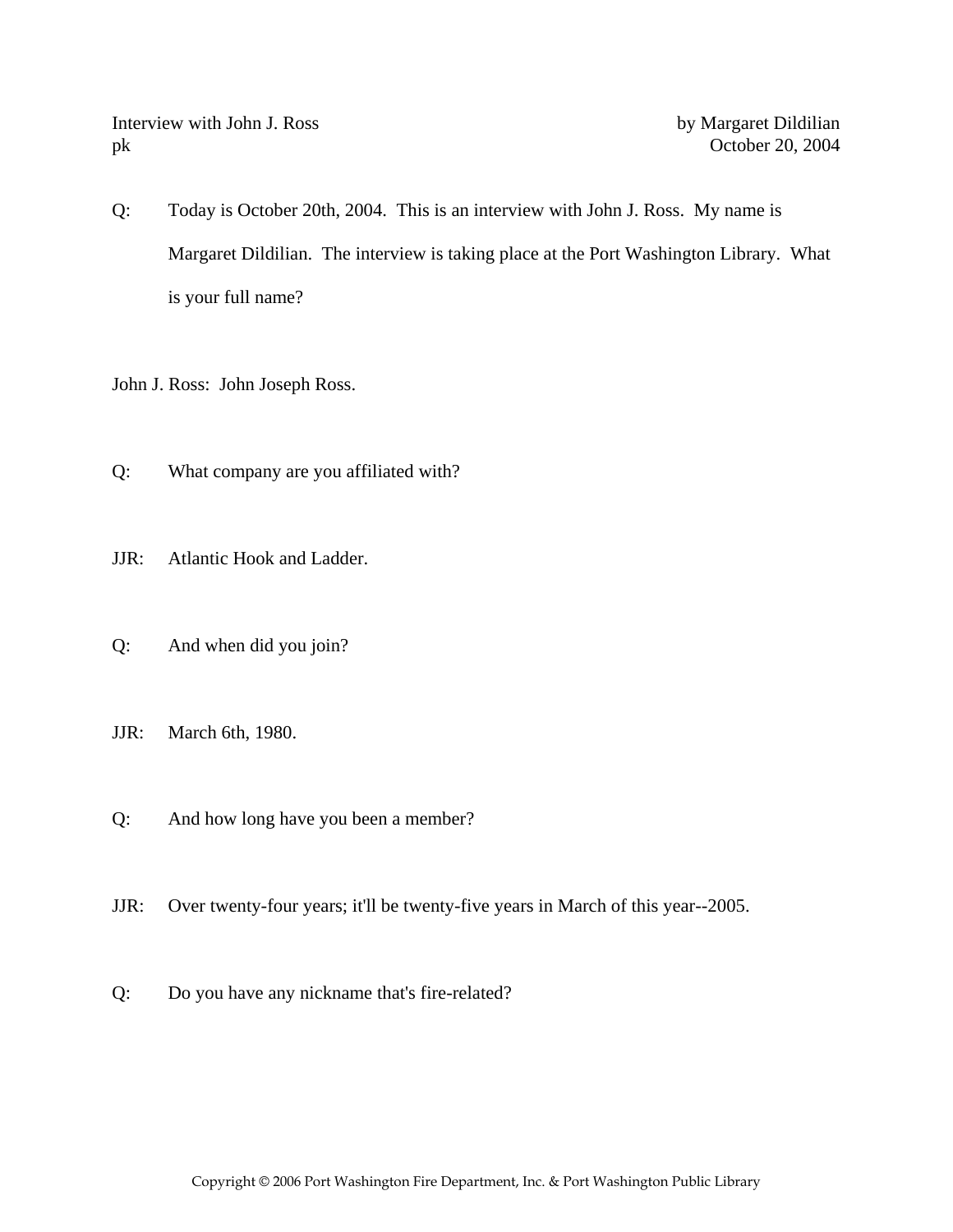- JJR: Yeah, they call me "Rossi." My father was an ex-Captain at Flower Hill, and that was sort of his nickname, and it sort of got passed on to me.
- Q: So how many family members do you have that are in the Fire Department or have been in the Fire Department?
- JJR: I had my father, which, again, was an ex-Captain at Flower Hill, and my step-father was an ex-Captain of Atlantic, and just myself.
- Q: Do you recall anything specific in your childhood that relates to the Fire Department?
- JJR: Well, I always remember going to whether it was different picnics or even any kids' Christmas party. And I remember going to the firehouse on Sunday mornings with my father.
- Q: Did you go to any actual fires, as a child, with him?
- JJR: If they were in the neighborhood or whatever, we would go, and you're always, you know, in the background, and, of course, you didn't want to get too close where you'd get hurt or anything. But I remember going to a couple of them with him.
- Q: Did anything specifically happen that made you want to become a fireman?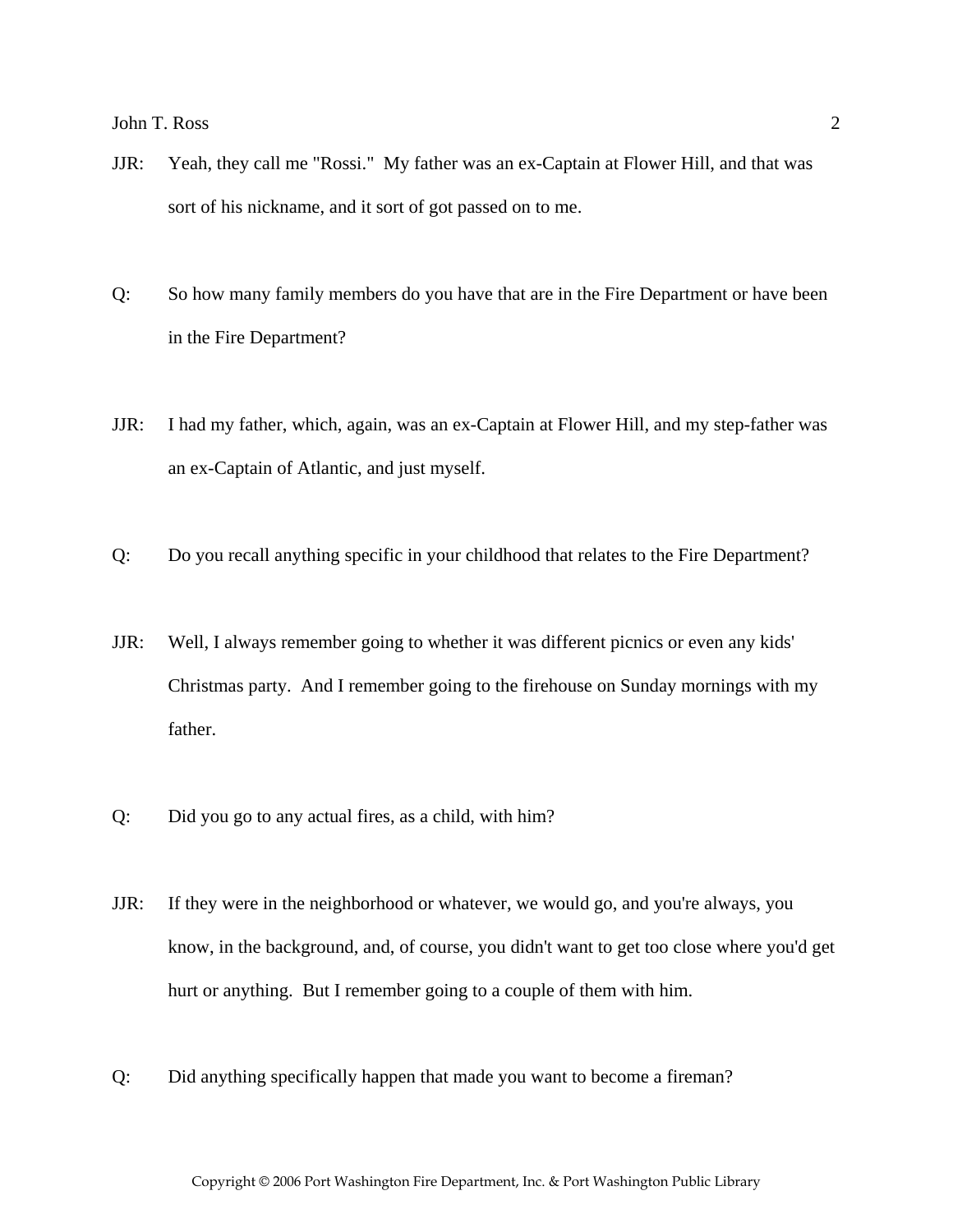- JJR: Well, because it was just in the family, you know, growing up with it, you know, and you couldn't wait until you turned eighteen to become a fireman.
- Q: Did you ever wear your dad's uniform or ...
- JJR: No.
- Q: When you joined, did you have to fight to get on the back of that fire truck?
- JJR: No. Of course, where we lived between Carlton Avenue firehouse and the Avenue A Annex of Atlantic is where my house is, up in that neighborhood. So we had two different buildings going out. So, I was always on one of the trucks out of that building up there.
- Q: What do you mean, Carlton Avenue?
- JJR: Well, the Carlton Avenue is our main firehouse, and Avenue A is our substation or our Annex. And that's where I responded to from my house.
- Q: Why did your father join the Flower Hill Hose Company and why did your step-father join the Atlantic?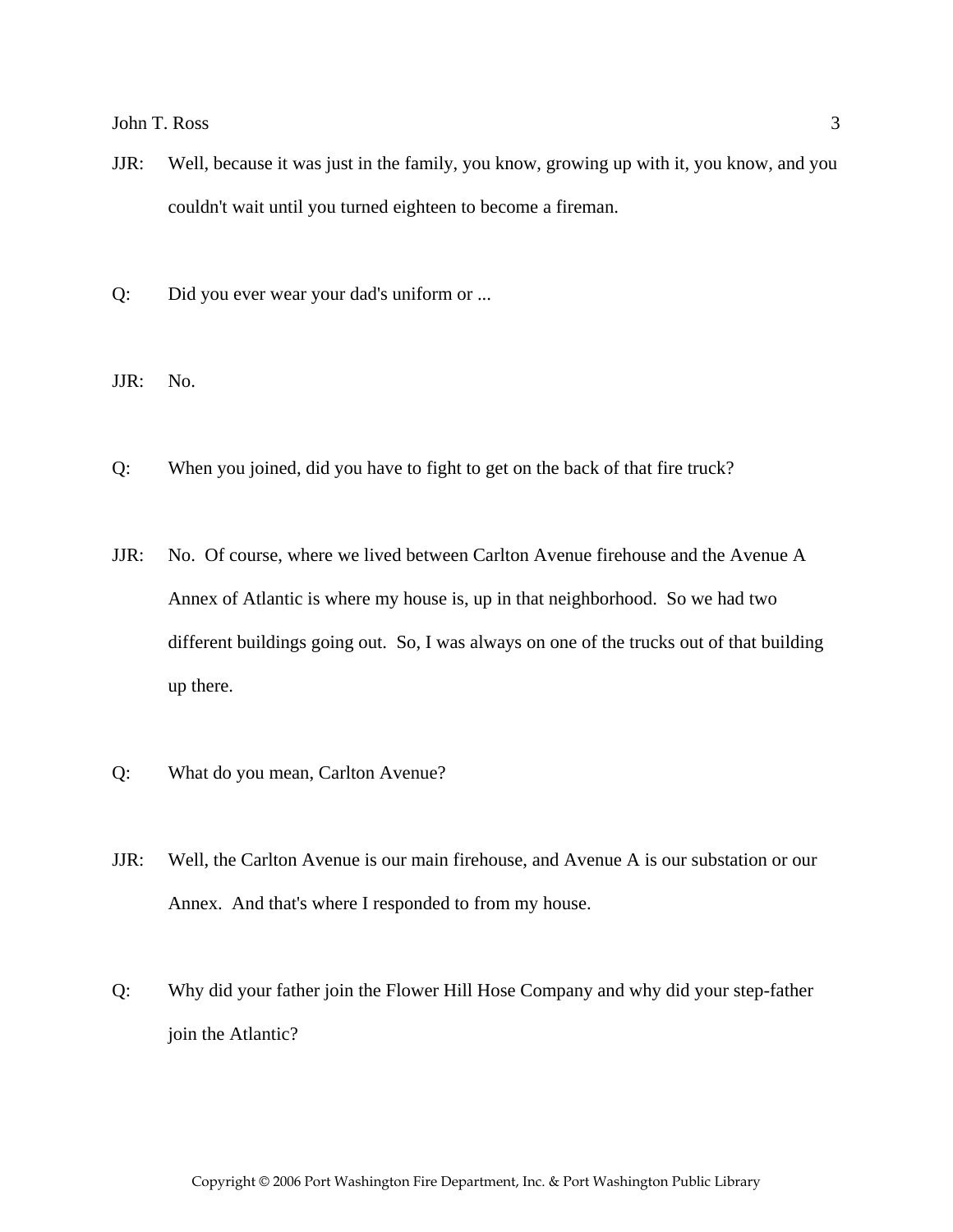- JJR: That I couldn't answer you fully because they're both deceased. The only reason why I joined Atlantic was because my step-father plus all my friends were there. That's why I joined Atlantic instead of Flower Hill.
- Q: And you were how old when you joined?

JJR: Eighteen.

- Q: Did you--were you part of that Explorer Program that they ...
- JJR: No, they didn't have that when I was growing up.
- Q: What do you remember about any--both of them while they were firefighters? The old firefighting versus what you do today?
- JJR: Well, back then, you know, you didn't have as many rules and schools and everything that you had to go to, which we come to find out now are really life-saving for us. And I remember hearing stories, you know, they go into a burning building with no air pack on or anything like that and coughing up smoke and soot and everything. And now, you know, it's much better, because you have a set guideline that you have to follow, and that's what you do if you want to be a fireman.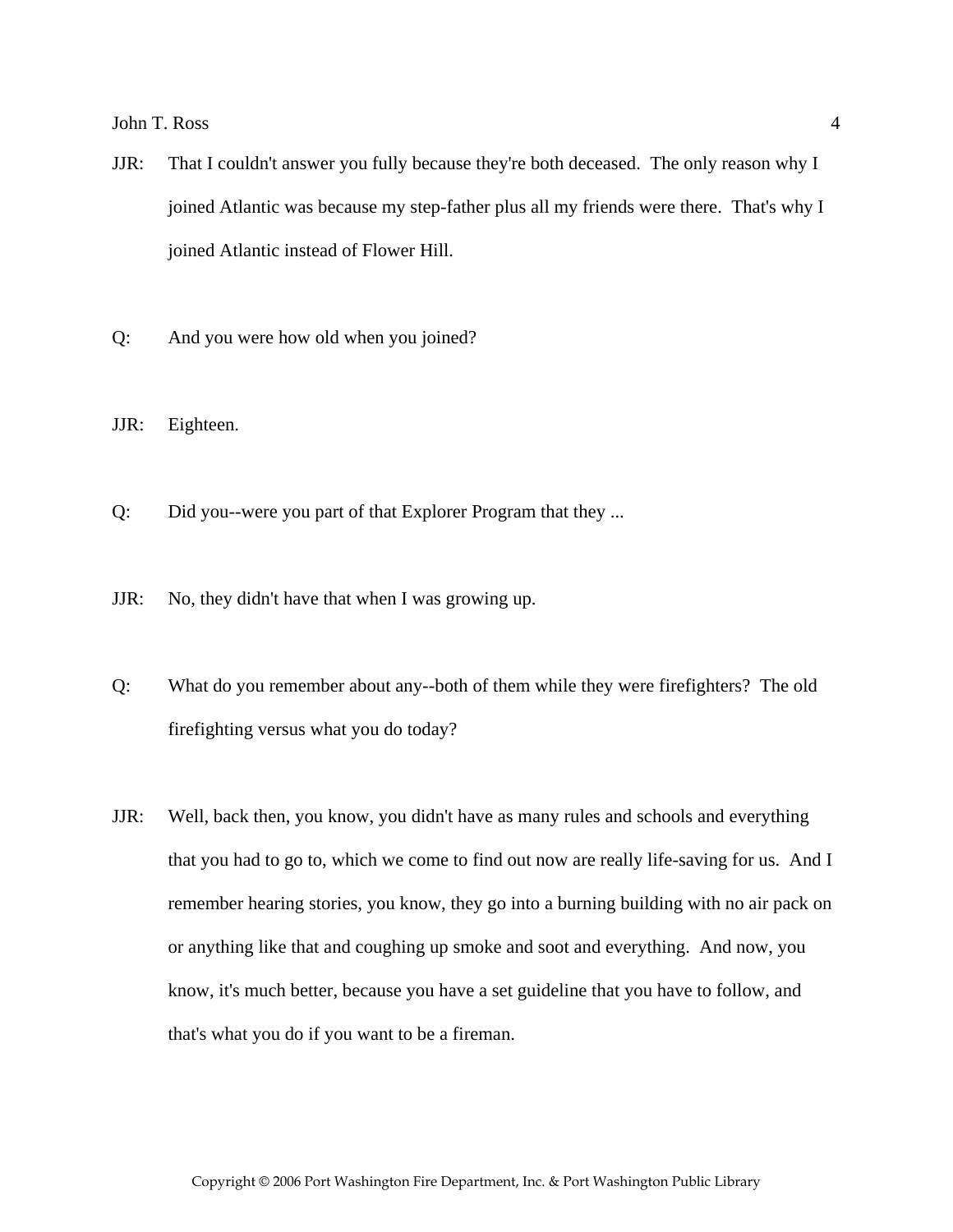- Q: Tell me a little bit about your training compared to your father's training.
- JJR: Well, definitely the fire schools are a lot more advanced now in Bethpage. And, plus, we have Department drills here in town. And many, many hours now compared to what it used to be. And even a new rookie coming in now is faced with ten weeks of the basic training course, and that's at least three nights a week. Three hours--excuse me, three hours, at least one night a week. Then, you have work nights and other drills-- Department drills--that they have to attend. Because it's definitely come a long way, for the best.
- Q: Now, during your training, what was the hardest thing for you?
- JJR: The hardest thing for me is the first time I ever went out to Bethpage, which was the Training Academy. There was a member of Protection named Eddie Baker. And I was a green kid, and I didn't now anything about doing anything. They told me, "Just follow Eddie, and do what Eddie tells you." Well, Eddie and I, we went up on the tower, on the fire escape, which was, at that time, was a six story building. And we had no air packs or anything. And Eddie sent me in through the window. He says, "Look for the dummy in there. That's that victim." I said, "Eddie, there's smoke in there, and I have no air pack." He says, "Get in there and take a look around." Well, I look around. Well, P.S. we didn't find anything in that room; we go up to the next floor to find the dummy. I take the dummy, and I give it to Eddie. Eddie proceeds to throw the dummy off the fifth floor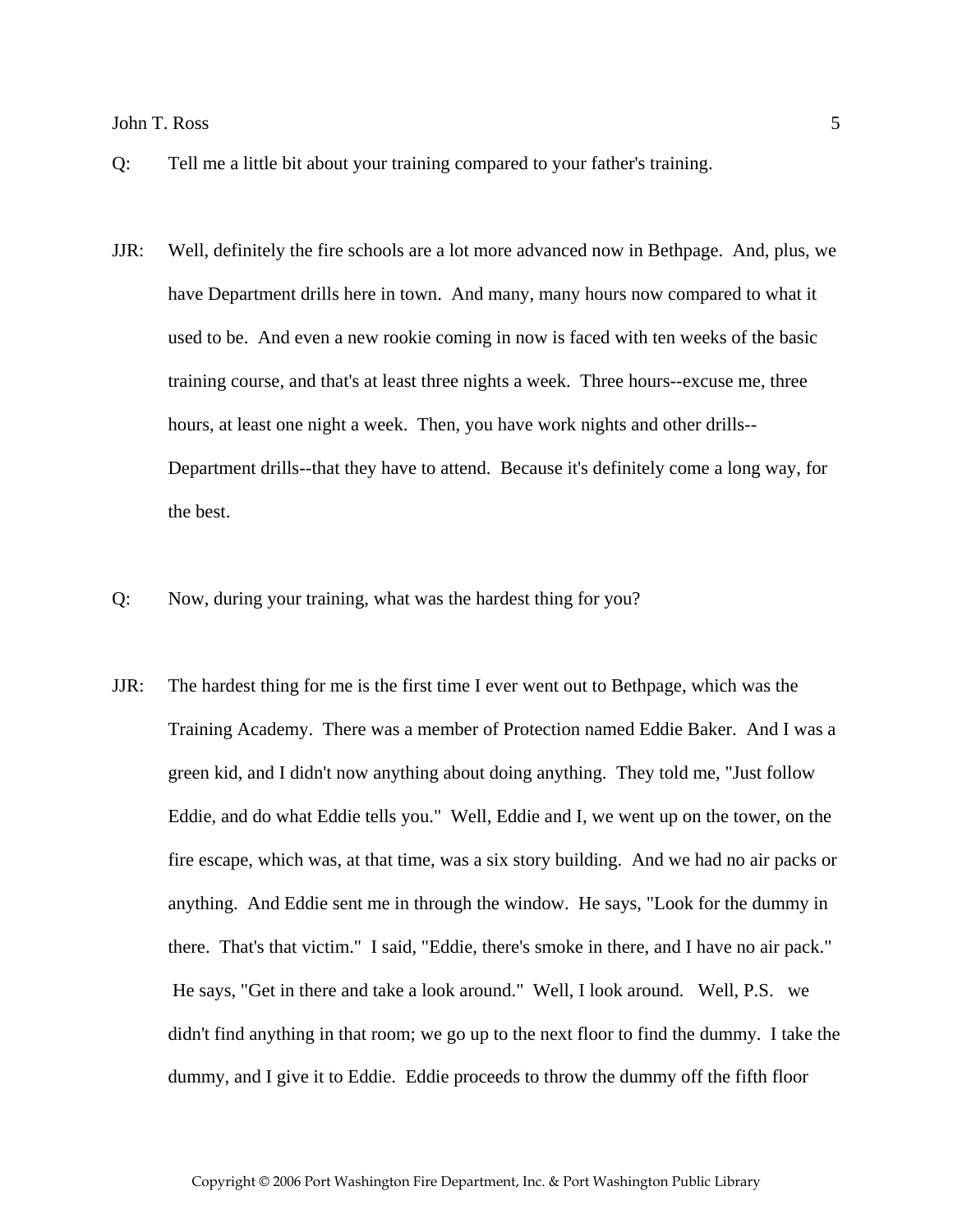balcony. So, P.S., our victim was now deceased--if the fire didn't get him, the fall did. Right? We got down on the ground, and the Chief wanted to know why we threw the dummy. Well, I don't know. I just gave it to Eddie, and Eddie took care of the dummy. And so that was the first thing you--I learned: You don't throw the victim off the fifty floor balcony.

- Q: (Laughs). Were there any reprimands?
- JJR: I sort of got a little bit of a chewing out. But, being a new fireman, I didn't know better, and I had an experienced member that I was told to follow ...
- Q: And what was Eddie's remark?
- JJR: Eddie didn't care about anything, and Eddie was a good fireman, and he was the type of guy that you would not mind going into a fire with. He was a big guy. I guess six-seven. Built like, you know, a brick whatever and didn't care much about anything. And he had his way of doing things.
- Q: Do you feel that's a good quality for a firefighter to have (laughs)?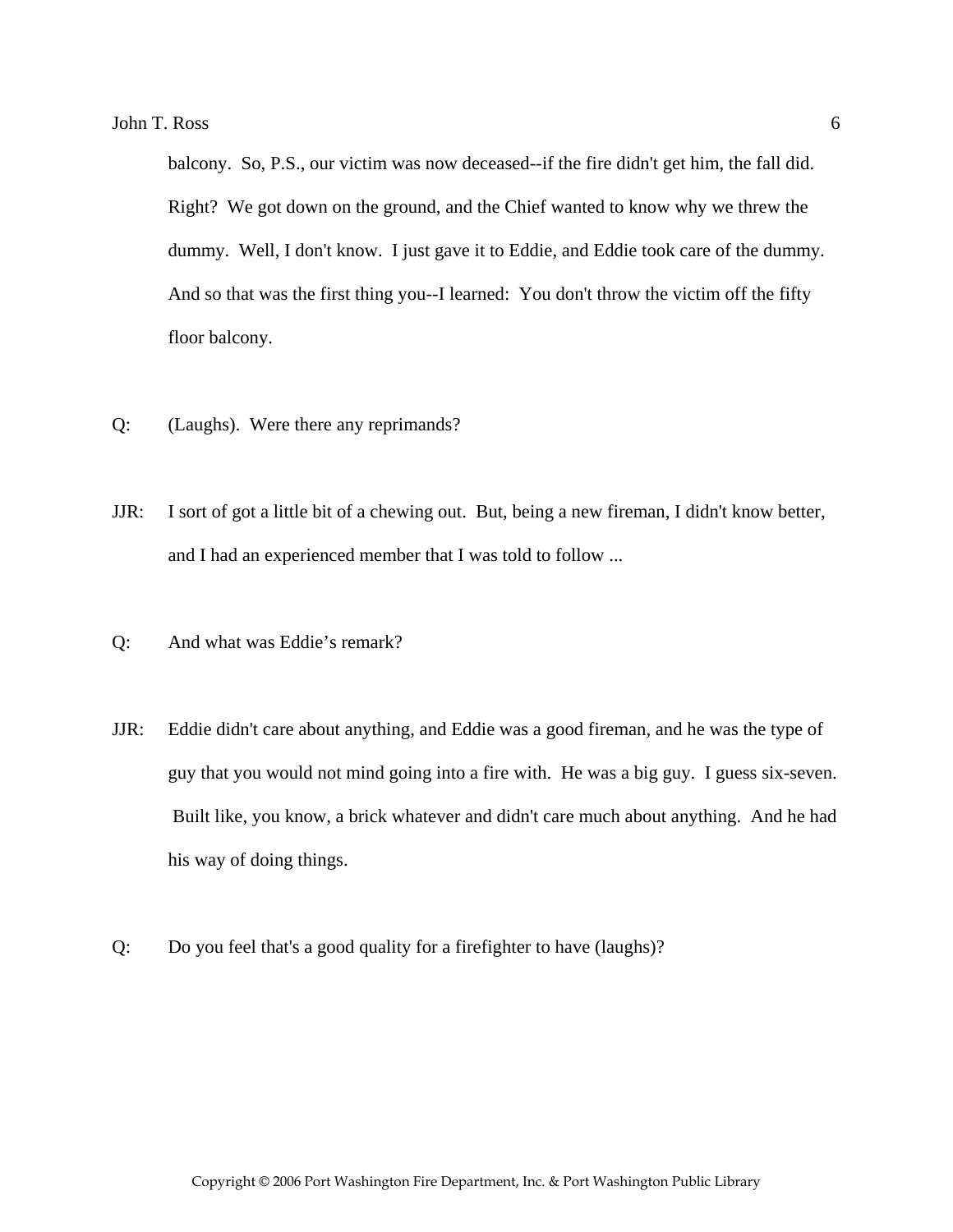- JJR: Well, sometimes yes; sometimes no. After he got us both in trouble a little bit for that incident, I learned. And before I did anything else with Eddie, I thought about it and what the consequences would be.
- Q: So who was your prime buddy that taught you the most when you were young?
- JJR: Oh, there was a bunch of them. We had a bunch of schools, you know, that were in the firehouse itself. You know, we learned different things. My step-father taught me a lot. Ex-Chief John Salerno taught me a lot, you know. So ...
- Q: When, you say "a lot," like what? Give examples.
- JJR: Well, different tactics and whatever, as far as the Hurst tool, the Jaws of Life, cutting people out of cars or whatever, you know, and making sure when you pulled up to the fire that the building was properly laddered and things were done just the way they were supposed to be. That's my memory as far as, you know, mentoring me on a little bit, if you would.
- Q: So when you say putting up the ladders, how do you put up a ladder?
- JJR: Well, it's not just putting up the ladder; it's proper placement by the windows and making sure that there is at least one on each side, you know, in case when the fireman get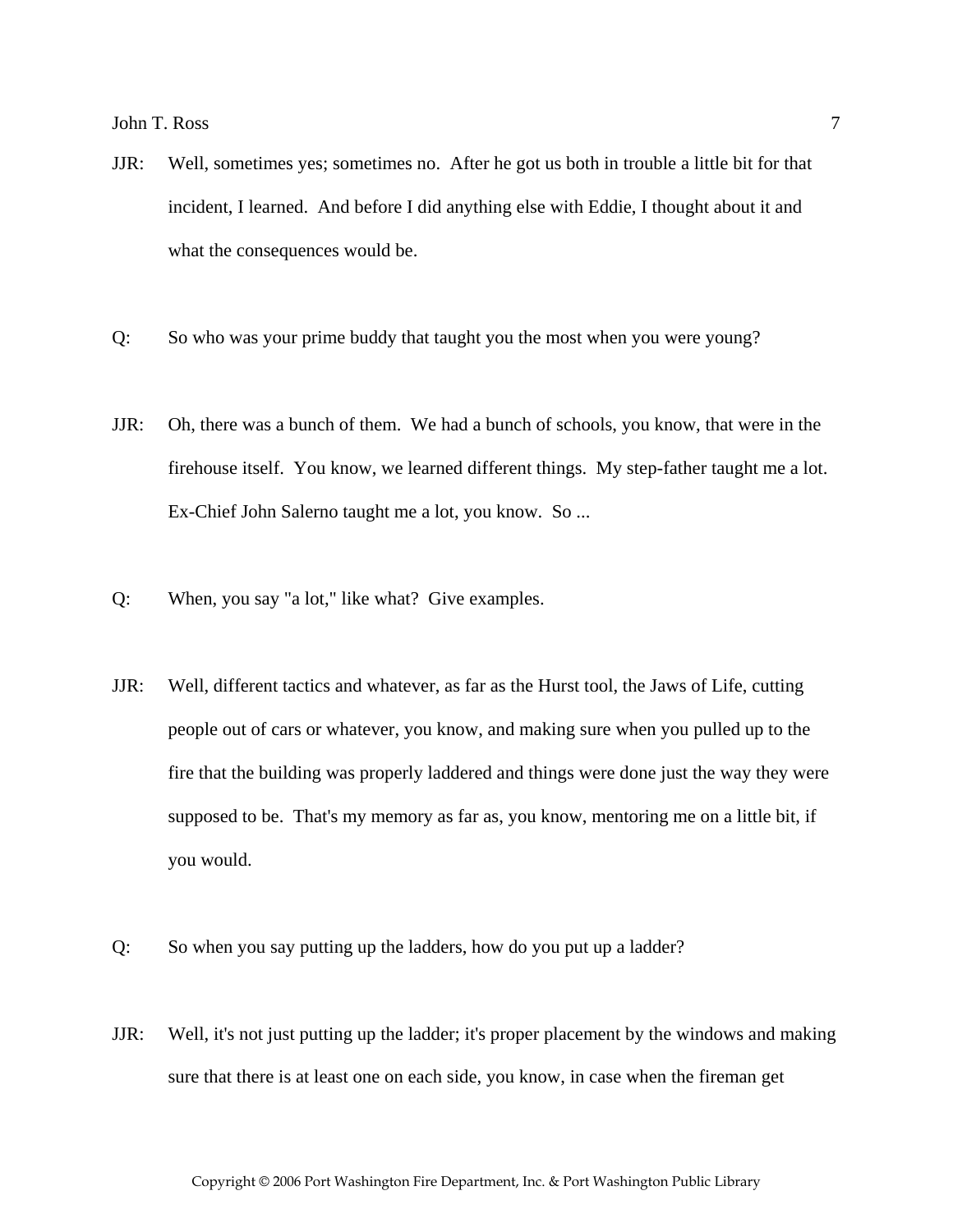trapped or a victim hanging out a window, we had a ladder that was in reach, you know. And then there's hose line stretching and everything else, which, at the time, we really didn't do that much of. But the way it is now, everyone rolls together, which means I could be on a pumper--the pumper or an engine, if you would. And what would happen, we'd learn how to stretch hose and different things like that. Which is better, because, you know, well, I mean, we were shorthanded, especially during the day, and everyone pitches in and does what we have to do.

- Q: What do you do when you stretch a hose?
- JJR: What do we do when we stretch a hose? Well, hopefully, there's no water in it to begin with, because that makes it a lot easier to handle. And then, once it gets charged, it's something that's not very easily--just picture your garden hose, but only about ten times larger and heavier, and it doesn't like to bend too easily when you're going around stairs or getting in tight spots. So ...
- Q: Has anyone ever been injured from the hoses?
- JJR: Yeah, a bunch of guys, you know.
- Q: Have you?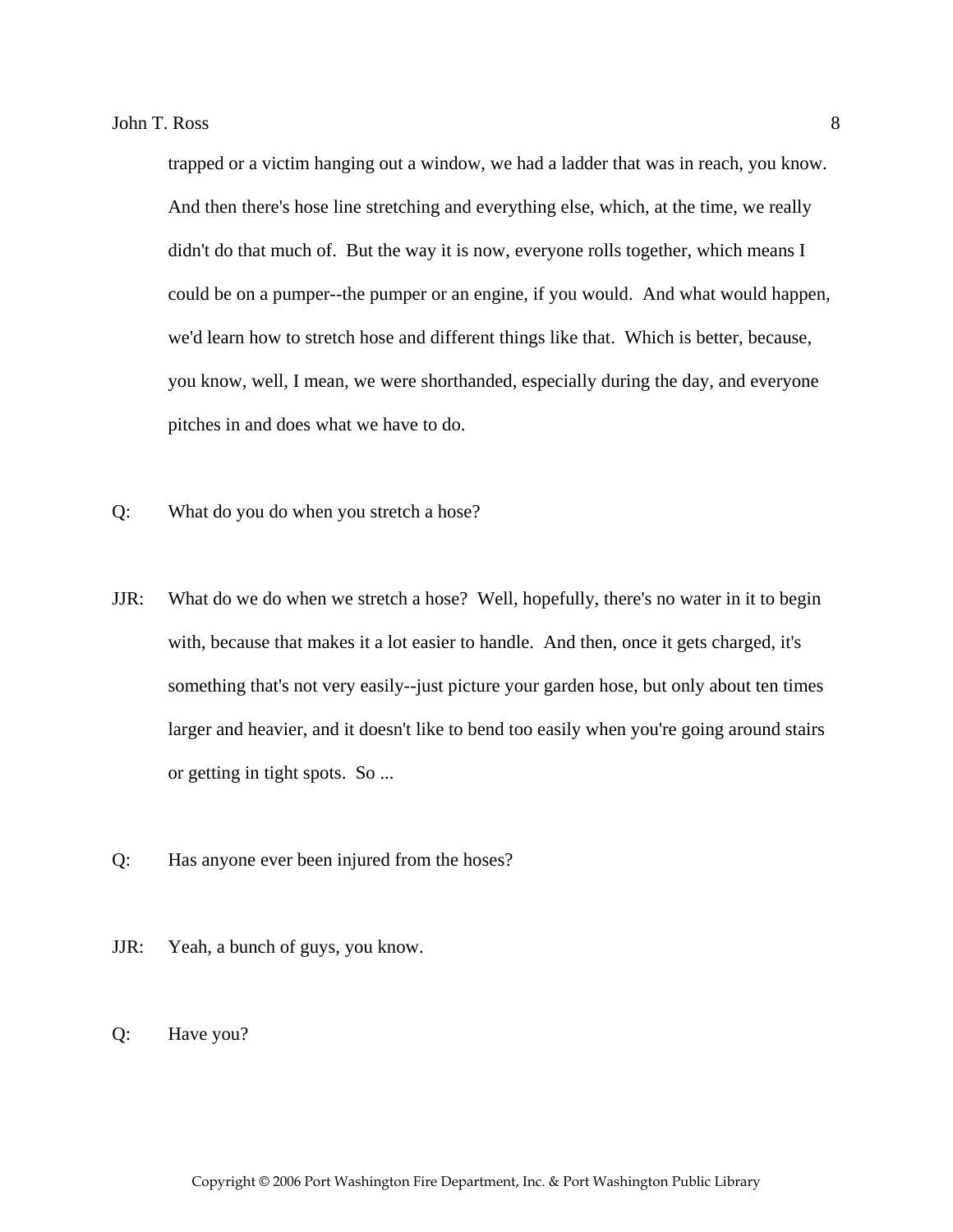- JJR: No. I've been very lucky, knock on wood. The only injury I ever had was when--they call it quick bar. It holds a fan.
- Q: They call it what?
- JJR: A quick bar. It's like a spring-loaded bar, but it has a fan and it gets smoke out of the house. The thing came down, and it just cut me above my eyelid. But that was it. And that was the only injury that I had so far, not that I'm looking for one (laughs).
- Q: You were also a truck driver?
- JJR: I've been driving trucks for the firehouse. I'm not a truck driver by trade, but I learned how to do that shortly after I first got in, and I became what I thought was pretty good at it, because a couple of our Captains have even asked me to train our rookies that were coming up. And I'm a little bit cautious, and when you're driving something with that type of weight on it, it doesn't stop like someone's Volkswagen, and I try to teach that to the younger guys when we have our driver training. That it's not their car and that they have to have a great deal of respect for it.
- Q: Have there ever been accidents with the ...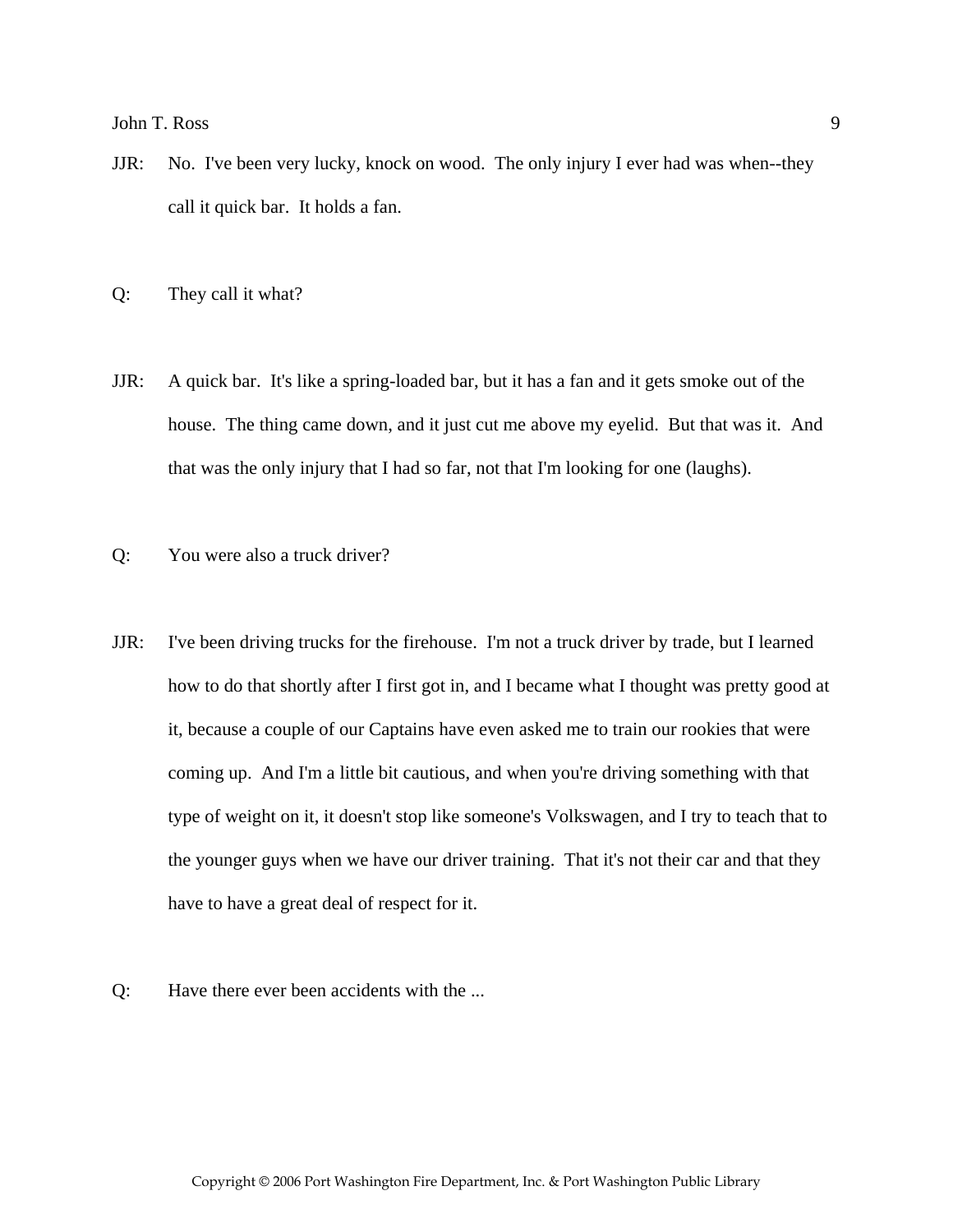- JJR: Yes, there has. You know, luckily, in the last couple of years, they've been such a minor sort of ridiculous things. That a door flew open because the handle broke or something and, you know, hit a car. But way back when, well before my time, there was a couple of accidents on Main Street, or whatever.
- Q: What were the stories about those accidents?
- JJR: As far as I remember, there was a gentleman--I don't even remember his name. He was driving on Main Street and some woman just crossed right out in front of him, and he couldn't stop in time. So, that's another thing that I'm always looking out for. And sometimes they say that I drive too slow, but, you know what? I always get you there and I get you home.
- Q: Of all of these skills--throwing ladders, hoses, driving--what do you like the most?
- JJR: I like driving. I really got into it, and I think I know as much ...
- Q: What is it about it that you like? Can you explain?
- JJR: I don't know. It's just, when you get behind the wheel, the adrenalin starts going, and you know that you have to take your time with it, but at the same time you have to get there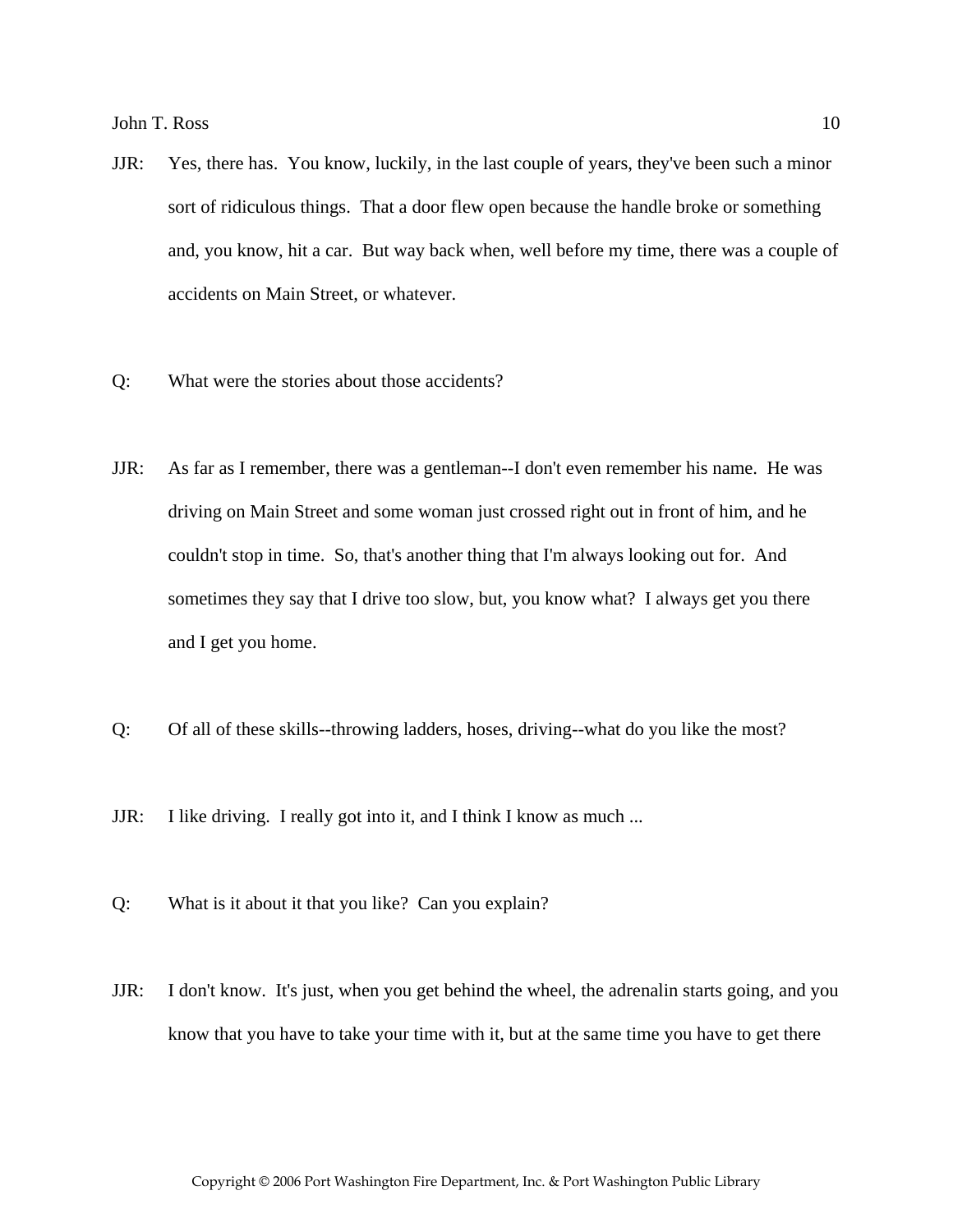because someone needs your help. When they call in for a fire, you know that there's something going on.

- Q: How heavy is a truck--a fire truck?
- JJR: Many tons. The normal passenger car is maybe a ton, two tons maximum. And we're talking a lot of weight, and especially with a ladder truck. The total tonnage, I couldn't tell you, but it's in the thousands of pounds--the one hundreds of thousands of pounds.
- Q: What was your first experience at an actual fire when you were a rookie? Can you remember?
- JJR: I think my first fire was on Harbor Road. It was early in the morning. And I remember pulling up and seeing the smoke coming out of the house and whatever, and again, it was pull the ladders off, and let's get ladders up against the building. And that was about it. I think that was 1980.
- Q: Were there any injuries or ...
- JJR: No.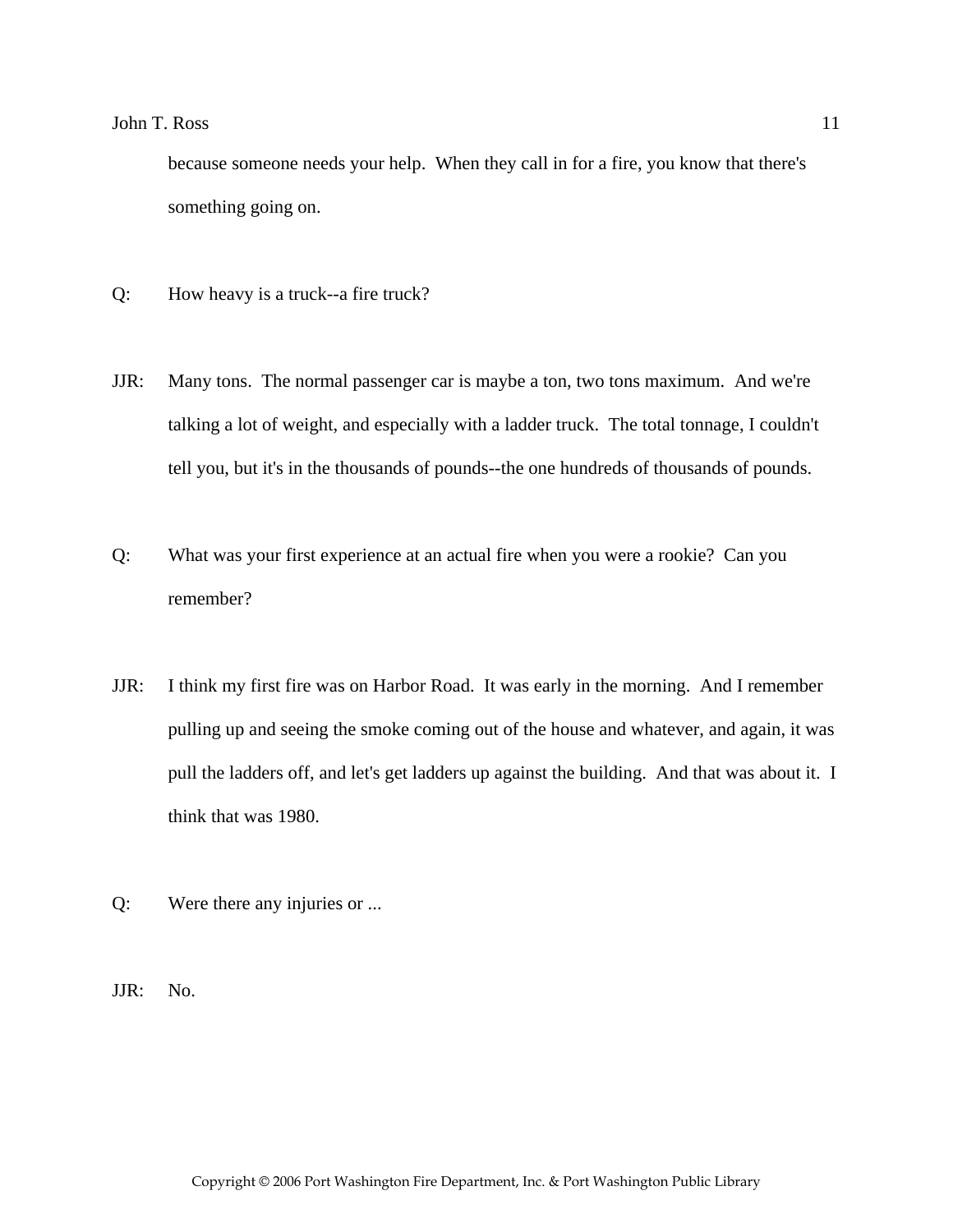- Q: In the past twenty-four years of your service, what are the more memorable fires you've been witness to?
- JJR: [Sands Point Bath Club. That was a bad one. I had gotten off of work at three-thirty. A](http://www.pwfdhistory.com/trans/rossj_trans/spbathclb_pz_web.pdf)  call went off shortly thereafter, and I drove to our substation, the Annex, and I had our tower ladder, which is an elevated platform. And just when I pulled out of the firehouse, I could see the column of black smoke. And they called for me to get down there as soon as I can and everything else. And that fire lasted right through to the next day. I remember going home, taking a shower, and then going right back there, and we were still there till about three-thirty the next day. You know, hosing down hot spots and whatever.
- Q: And was there loss of life?
- JJR: No. And something scared me, and scared a bunch of guys that day was the platform, the tower ladder, there was two gentlemen up there, you know, directing the hose stream. And there was propane tanks down there, and they decided to go flying up in the air. So, I just started making sure that I was swinging them away from it, and I know they had to have been scared, because I was. Because all I could picture was my bucket coming over with them missing on it. And ...
- Q: You had to swing what over? I didn't understand that.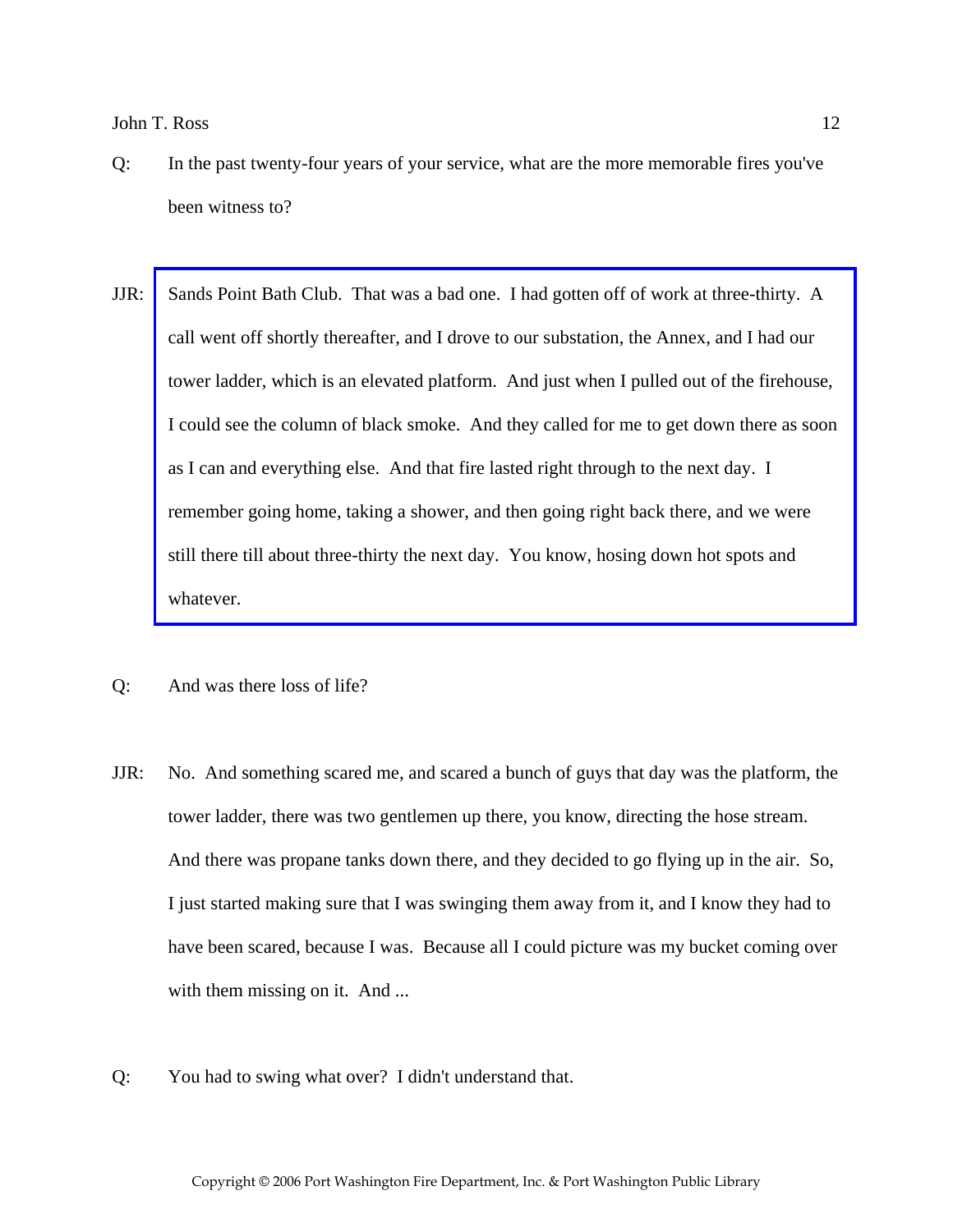- JJR: The tower ladder, it's an elevated platform. So, it would be like working in an elevator instead of trying to work off a ladder, where you have a solid base where you're standing on. And just I was concerned for them to make sure that they were all okay. Once I got them on the ground, then we just regrouped and started all over again.
- Q: How do you deal with your fears at a time like that?
- JJR: A lot of times, the fear just, you know, goes away, because you know the job you have to do. And you're responsible for those two guys that were up there, in that case, and you don't worry about it until they're down on the ground. And then, afterwards, then you think about it.
- Q: Have you ever thought about dying?
- JJR: No, I haven't. Because I know there's a lot of great people around me, whether they be another fireman, a medic, or whatever. They would be there to take care of you, and that's the Department brotherhood. You know, we all look out for one another.
- Q: Do you happen to carry any lucky charms with you into fires?
- JJR: No. That, I don't. I'm not really superstitious, if you would. And don't worry about Friday the 13th or three leaf clovers or whatever, anything like that.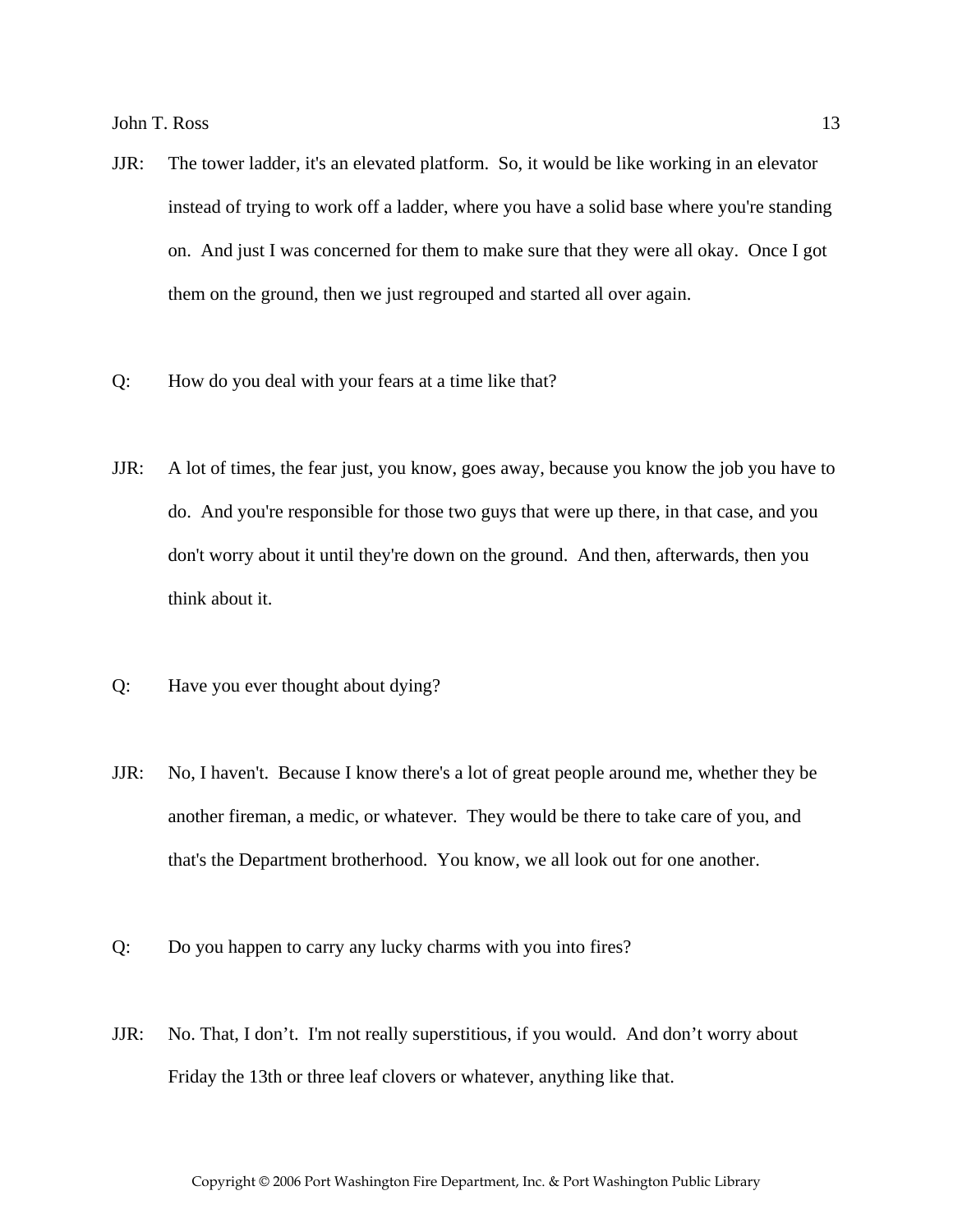- Q: Were there any other major fires over the years that were as memorable?
- JJR: [Well, we had one over here on Main Street where Lieutenant Bobby Dayton perished in.](http://www.pwfdhistory.com/trans/rossj_trans/pnews881201_pz.pdf)
- Q: Were you at that fire?
- JJR: Yeah. And that's one that you just--you know it happened, but you just try not to really think about it all the time, you know.
- Q: What offices have you held throughout the years?
- JJR: Okay. Well, I started as the Assistant Engineer, and then I went up to Chief Engineer. And then, from there, I went on to the administrative side, which was a Trustee. I was Trustee for a number of years, then I became President. I was President for three years. Then, I went back to being a Trustee ever since. I took one year off in between the President and coming back as a Trustee.
- Q: Out of all of those offices, what did you enjoy the most?
- JJR: President was nice. It was. It was a lot of work, and you had a lot of things going on at the time. And you had our building, which was in plans of being constructed, so there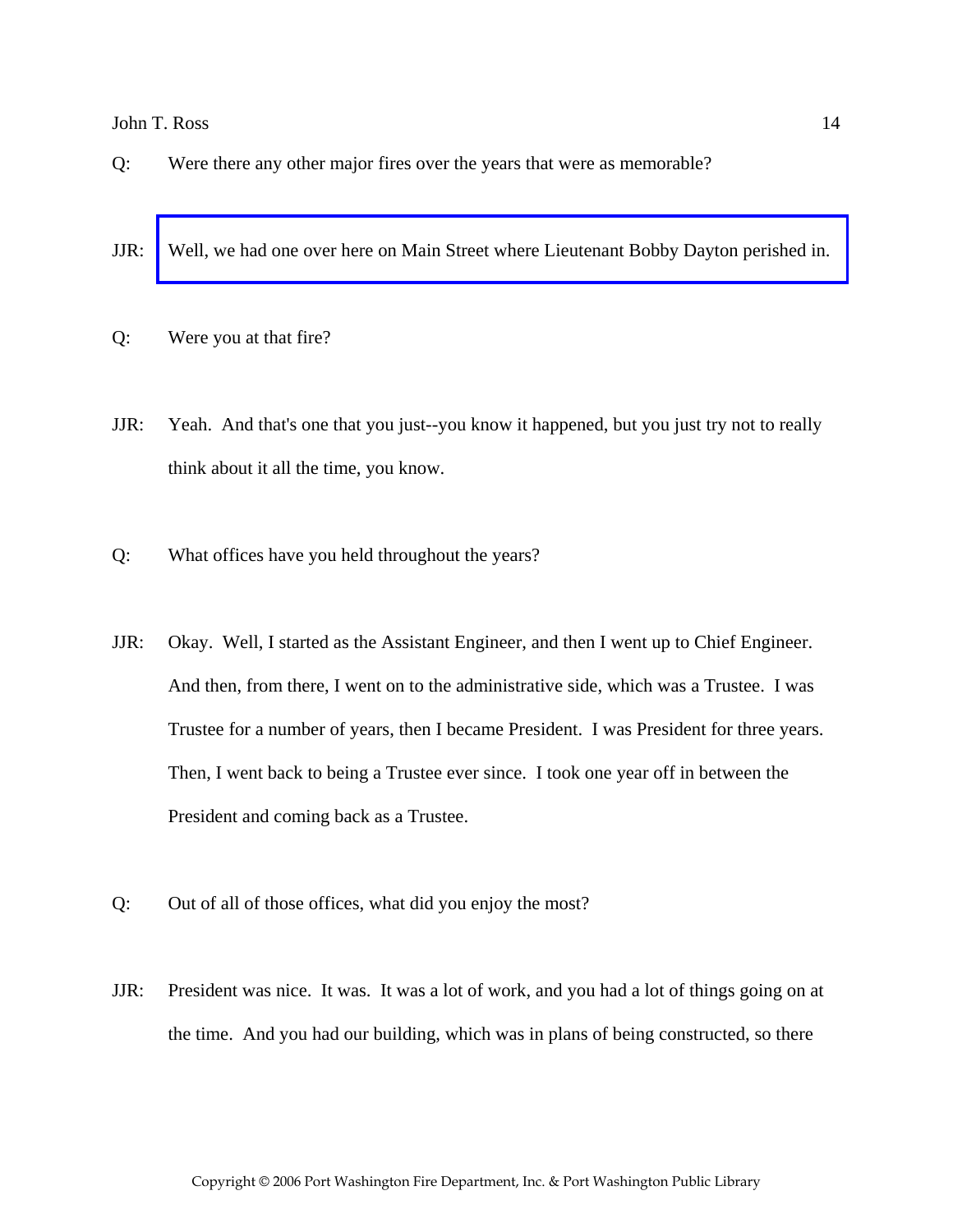was a lot of dealings with that. Different things as far as, you know, setting up banking and loan, or whatever.

- Q: Could you tell us a little about the building of the new Atlantic's building?
- JJR: Well, the old building--there's really a lot of history. If we go back, I'm sure we even have it here. Because it was Liberty Hall at one time. And that was like the centerpiece [of Port Washington, you know. You had dances there and everything else. This is going](http://www.pwfdhistory.com/trans/rossj_trans/ahlco_bldg05_web.jpg)  back--listening to the old-timers, as, you know, they called themselves. And it's just that the old building just couldn't fit the newer trucks. The newer trucks were much bigger. We couldn't do any more addition to it, as far as raising the doors or floors or anything else, and we had other problems--plumbing and everything else. So we just decided that it was time for it to come down. And it had stood up for a very long time, for over a hundred years. So, it's served its usefulness.
- Q: [So when was the new building dedicated?](http://www.pwfdhistory.com/trans/rossj_trans/ahlco_bldg03_web.jpg)
- JJR: It was dedicated in 1994. It was official.

Q: And what particular--what particular part did you have, as President, in this?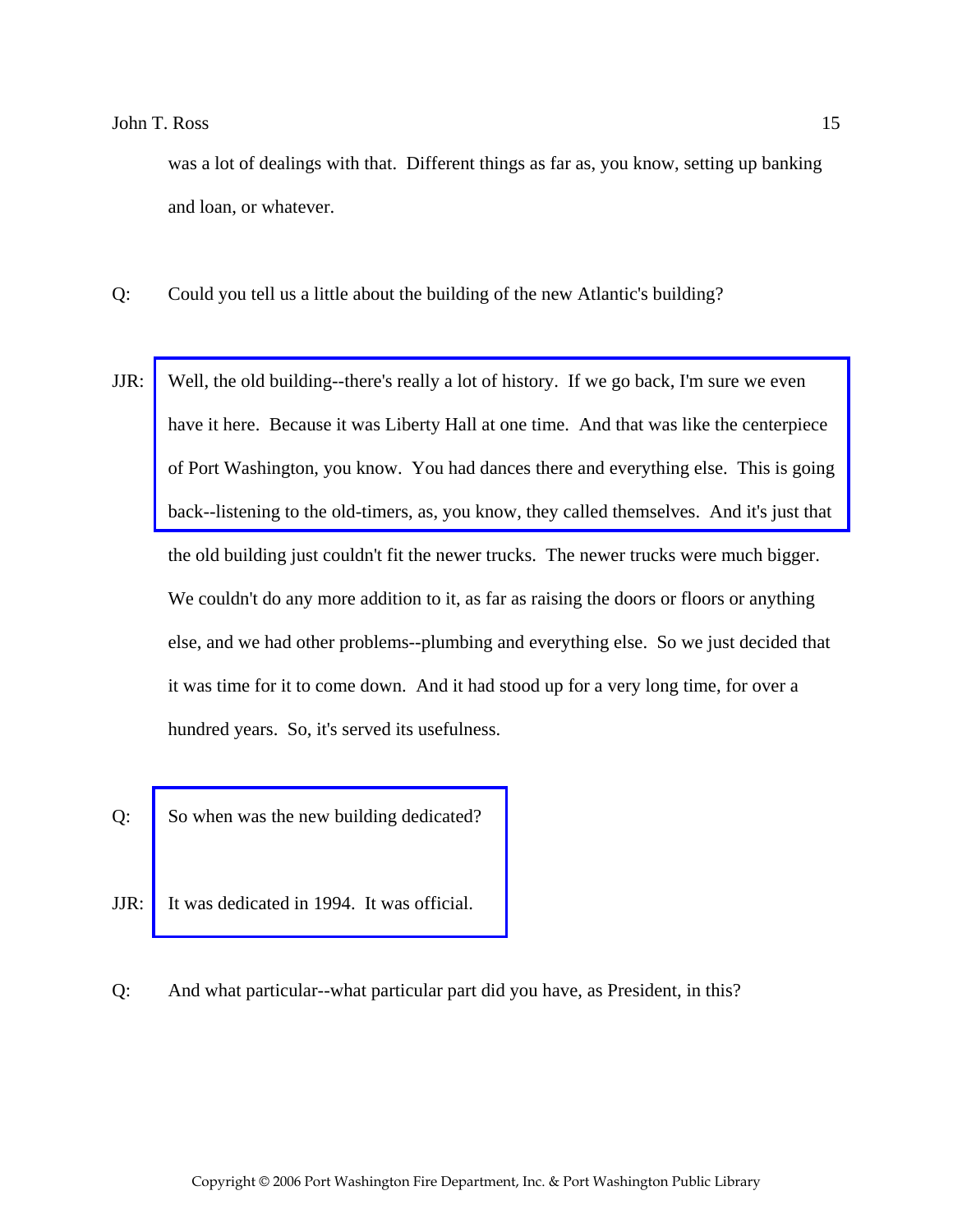- JJR: Well, by the time the building was done, I was back as being a Trustee. And when I had first--I was President when we first started the project. You know, I was just another committee member on the committee. It's just that when we went for our bonding for the loan and whatever, there was a bunch of papers to sign. So I got writer's cramp, but it was all worth it.
- Q: What were some of the financial red tape you had to go through? Was it ...
- JJR: Oh, we had lawyers with us and everything else, and they had everything all cut and dry.
- Q: As Trustee, what are your particular duties?
- JJR: We're in charge of paying the bills, making sure of the upkeep on the building. If the Engineer or the Captain, the Lieutenants need anything, they come up to us, you know, and then they justify the need, if you will, and, you know, if it's something that's going to make our job easier, no one really has a hard time with it. And if it's something, that's, you know, just because "I want it because they have it," we usually question it. And that's about it. It's dealing with different creditors and ...
- Q: Who are you responsible to for the budget?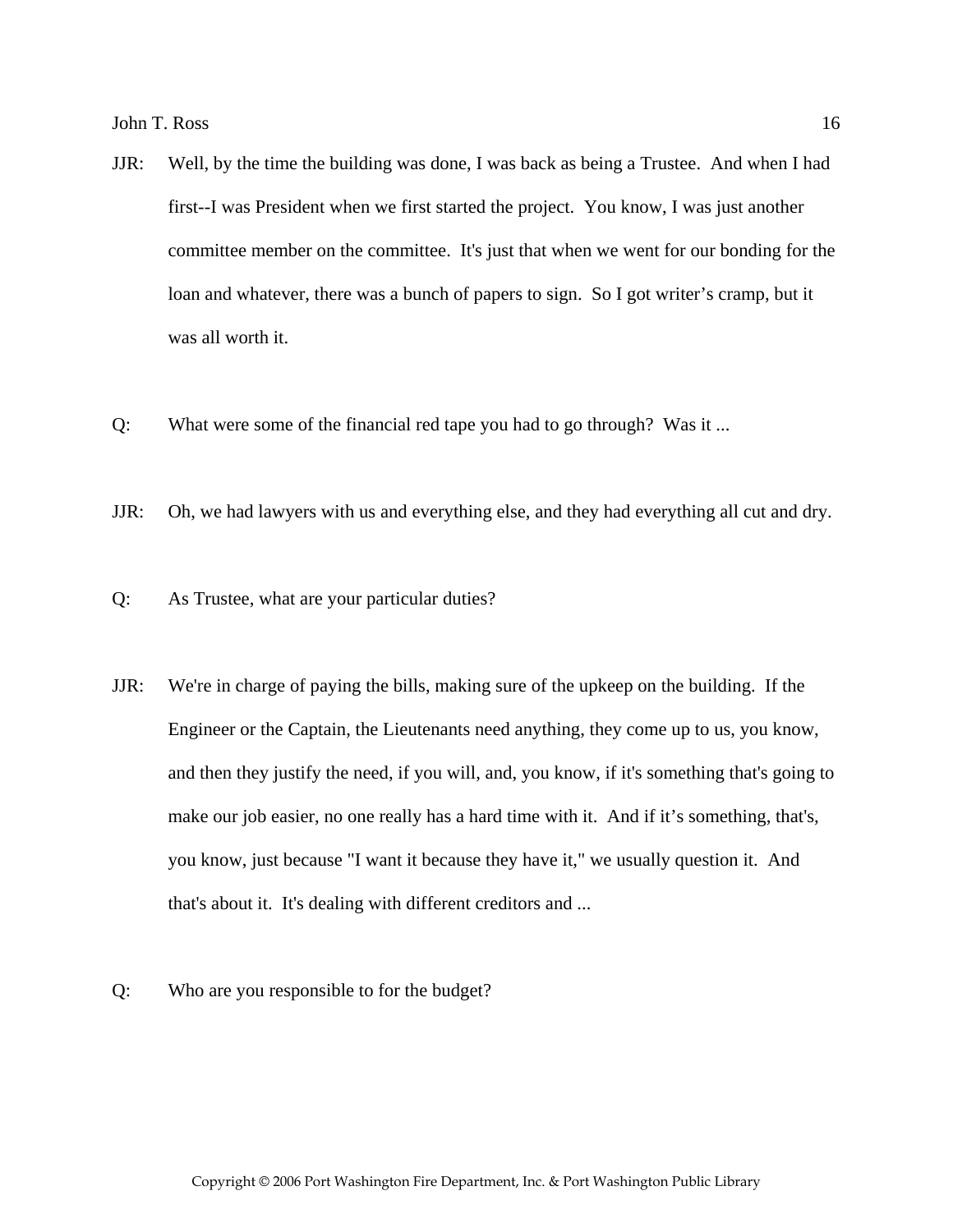- JJR: Well, each committee submits their budget. They have a budget allocation committee, and they meet with the Fire Department. And they hash everything out, and nine times out of ten, everything gets knocked down, which is right, because we're all taxpayers in the town, too. And then it goes up to Port Washington Fire Department and gets voted on, and then it goes to the town of North Hempstead the different villages. And ...
- Q: Now, you were present for the hundredth anniversary of Atlantic and was that a big celebration?
- JJR: Yeah. Oh, the hundredth anniversary. Yeah, that was 1986.
- Q: And did you have a major part in that or ...
- JJR: Well, I was an Engineer at the time, you know, and we all pitched in. We did whatever had to be done, whether it was setting up the parking lot for the block party after the parade or making sure the trucks looked just right when they came down Main Street that night.
- Q: There was a Nassau County parade and drill in 1994. Was that a major event?
- JJR: [Yes, it was. Tom Murray--he's an ex-Chief from town. He went in as President of the](http://www.pwfdhistory.com/trans/rossj_trans/psent_940708_hw_web.pdf)  Nassau County Fireman's Association, so we, in turn, hosted the parade in town, and the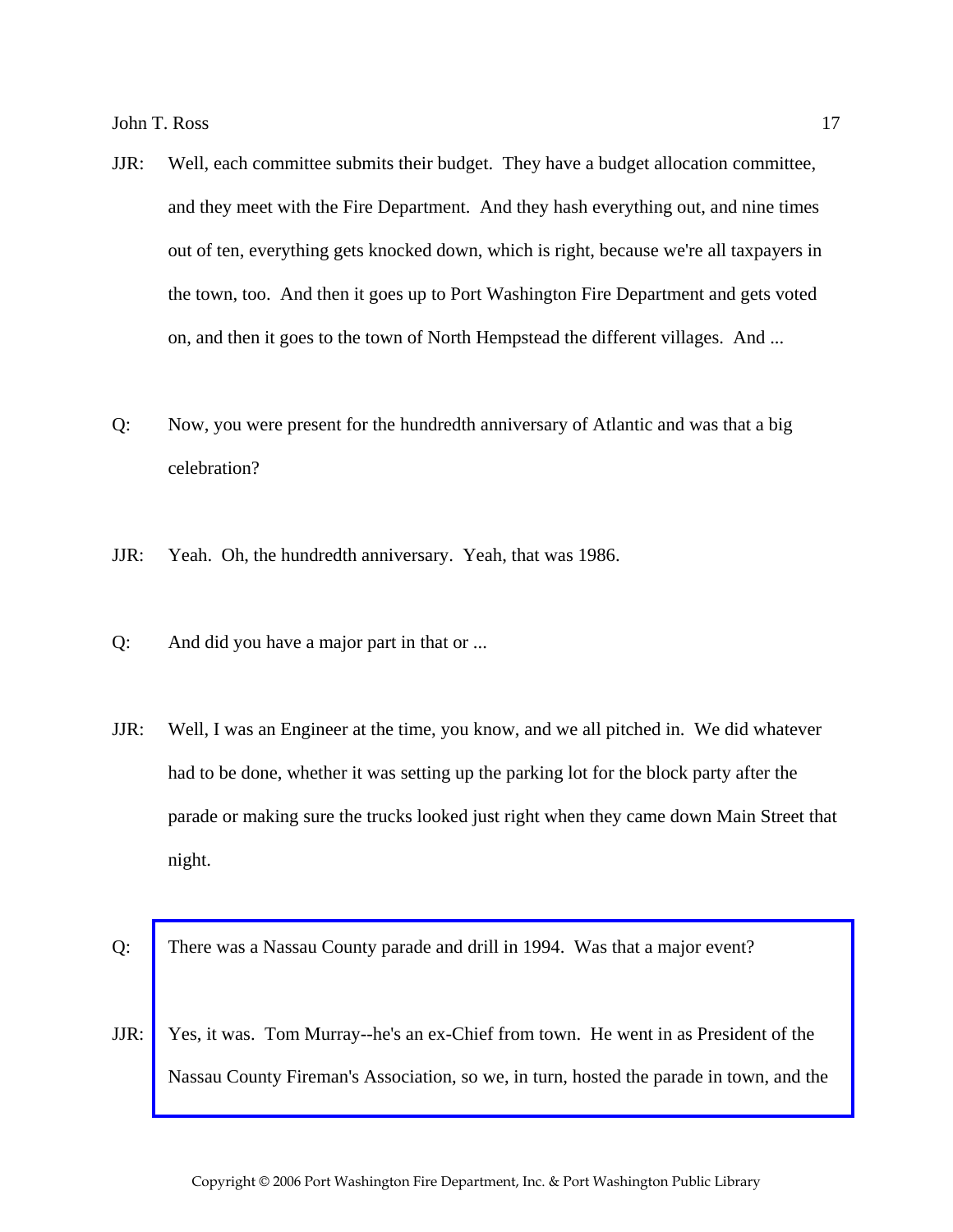drill was over in Garden City Park. And then everyone--they turned out to --Denton Avenue and the Town of North Hempstead complex..

- Q: And was this the parade at which Peter Zwerlein gave a speech?
- JJR: I don't know. It's quite possible that he did.
- Q: And what was special about this parade? Was there anything particularly different from the others?
- JJR: Well, it was a lot of work. It was something that, you know, I'd never really done before, as far as learning how you would have to line up and make different divisions and set up bands, and trying to get the one band that was in the first division back for the Department that was using the same band in the sixth division. And, you know, it was a little bit of a nightmare, but it was a learning experience.
- Q: What do you think about the parades?

JJR: I like them.

Q: What happens to you when you march in the parade?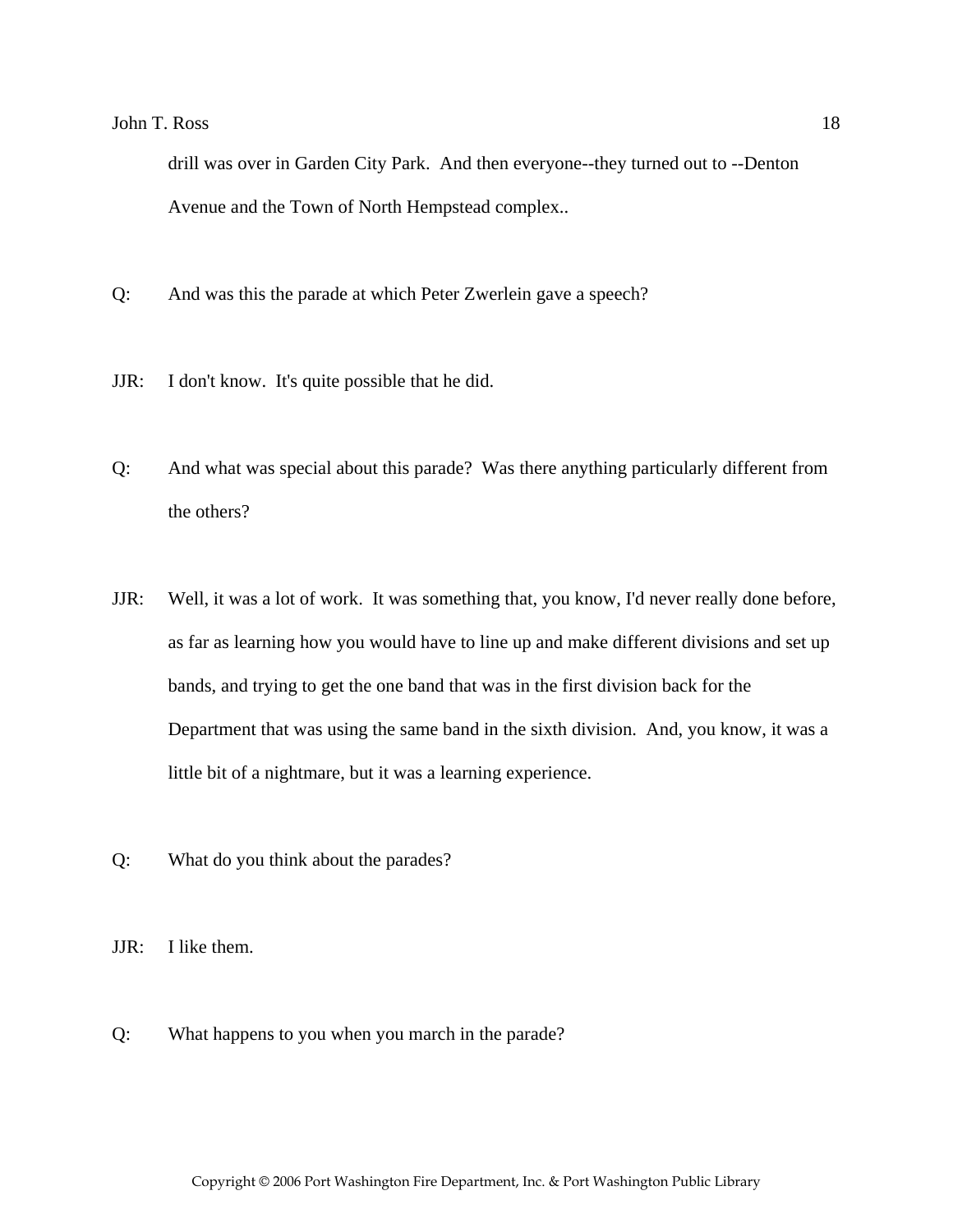- JJR: When we march in a parade, you get a good feeling going down the road, you know. [And the thing is, when you're in a parade, or it's the drill team or whatever, you meet a lot](http://www.pwfdhistory.com/trans/rossj_trans/ahlco_parade05_web2.jpg)  of nice people and you have friends for life.
- Q: What is it about this brotherhood that has meaning for you?
- JJR: Well, it's just knowing that if myself or someone in my family, or vice versa, if it was someone else that I knew, we all stick together. We're there to try to help each other. We want to do all we can.
- Q: And you're also on a drill team.
- JJR: Yeah. Well, I don't really jump a truck or anything. They actually put John Salerno, the ex-Chief--and he doesn't race anymore; he used to--well, on the drill team. We're taking charge of feeding the guys when they come back from the drill, you know, or during the drill. So they--so then, that's the drill team, they stay on the drill team.
- Q: But what do you--what does the drill team do for the firefighters, particularly? What is it that they try to instill, in a drill team?
- JJR: Well, what the drill team is teaching as far as the concept of hooking up the hoses and throwing a ladder, and stuff like that.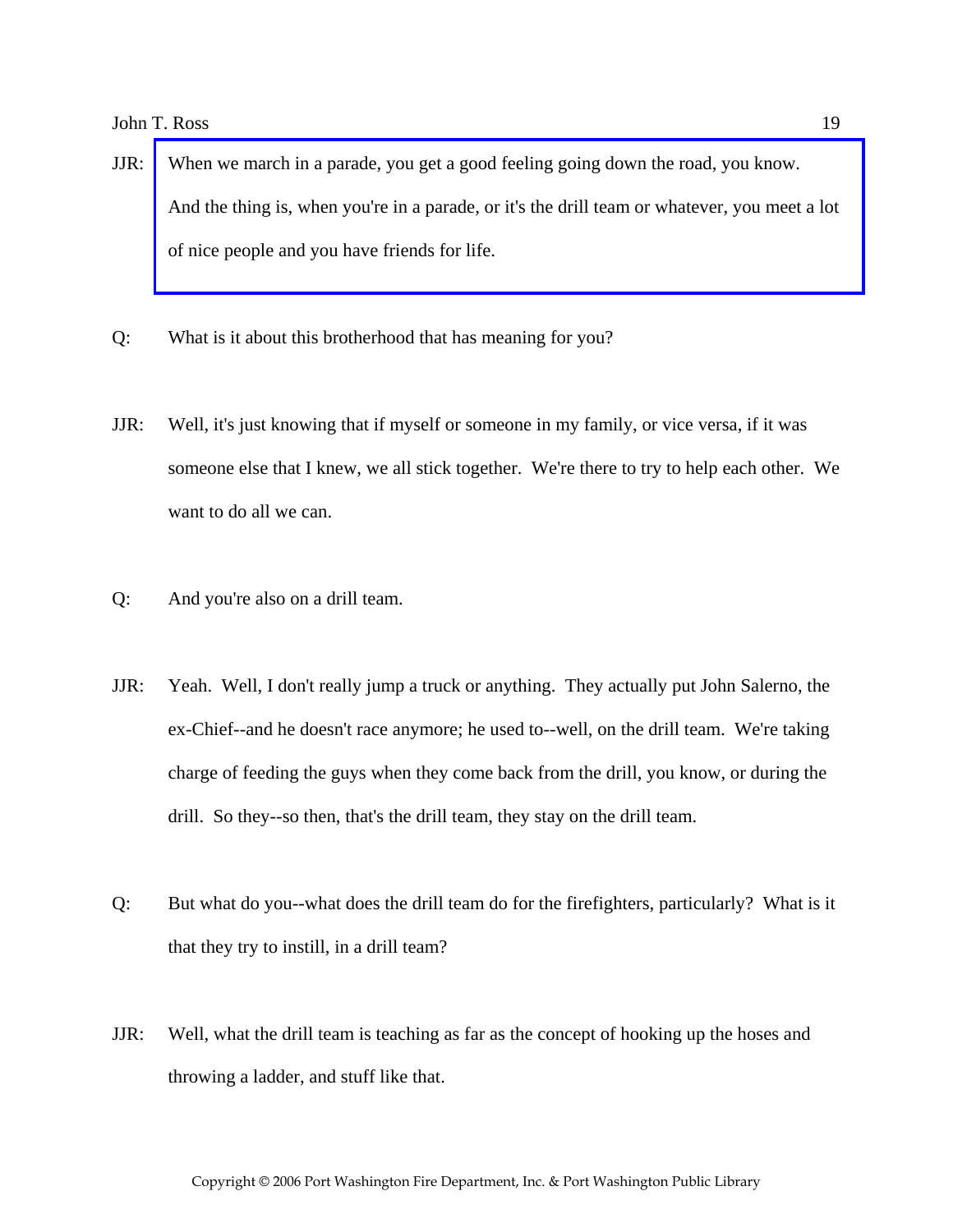- Q: Is there any particular moral teachings or cohesiveness that is a part of that?
- JJR: Well, the one thing it does teach you, it teaches you to do it as togetherness kind of thing. You're not going to do it by yourself, because if you try to do it by yourself, you're going to get hurt. And so it's teamwork, you know. You have to work as a team.
- Q: Does it build other things, like morale?

JJR: Yeah, it does.

- Q: You're sort of in the middle generation in the Fire Department. You're not the real young; you're not the old. How do you relate, as the middle generation, to either end?
- JJR: Well, I don't know. I seem to lean, like I'm towards like the older generation. Maybe it was the way I was brought up with it and whatever. And even though I'm not, like you put it, old, a lot of my friends are the older members, and we really get along really well. And I have their respect, and, of course, I give them respect, and that's the way it's supposed to be. And I even got a comment not too long ago that I was an old man. So ...
- Q: From whom?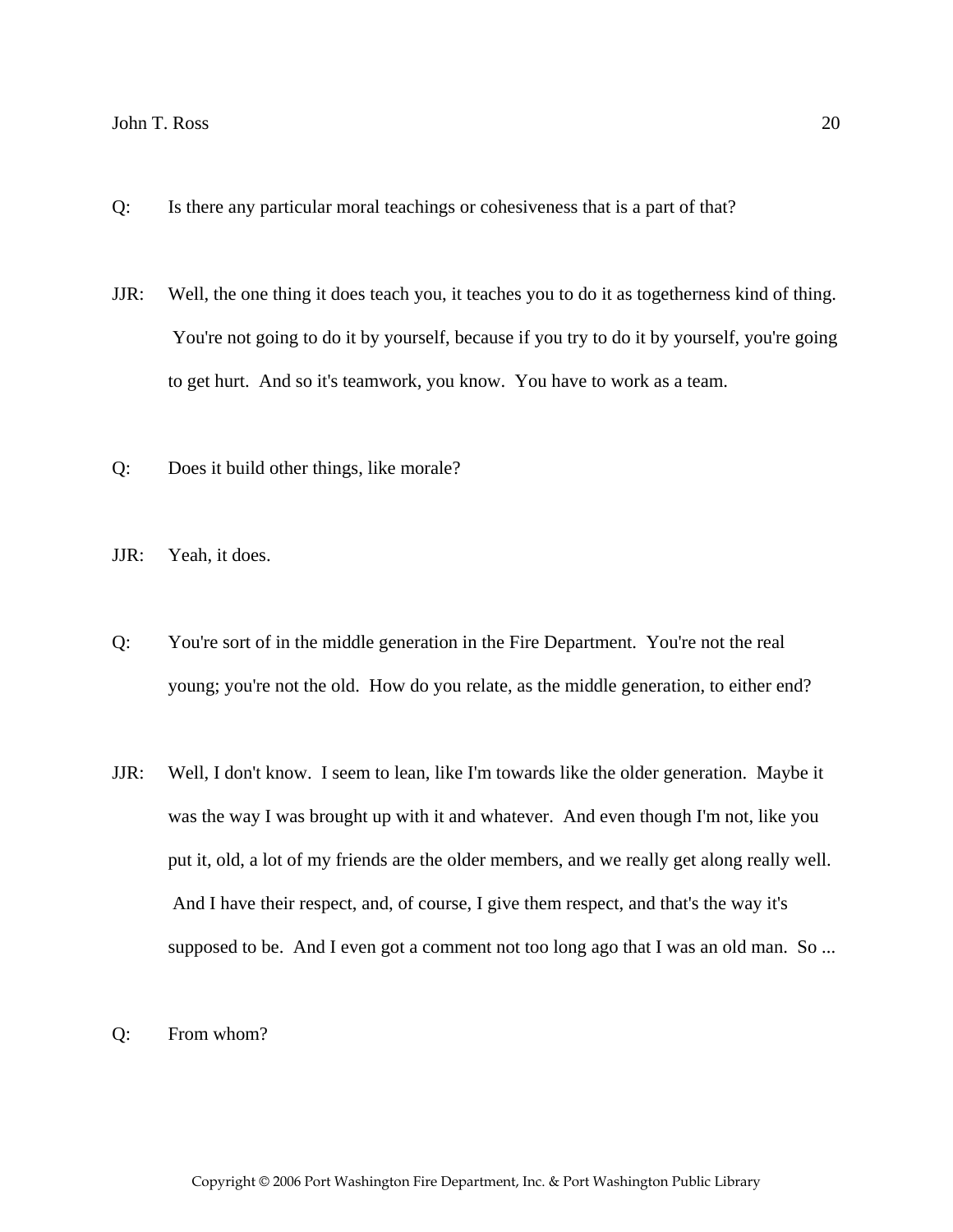JJR: One of the rookies.

- Q: And what does that mean to you?
- JJR: Well, it just meant that I was thinking the same thing when I got in almost twenty-five years ago. There's that old man over there telling me to do something. And I guess what comes around goes around.
- Q: What do you think is lacking in the younger generation of firefighter?
- JJR: That's a good question. A lot of times, like when we had first got in, you know, we had our rebels, if you would. But now, the younger generation, sometimes they don't seem to care as much about anything, you know. If you try to give them an order, it's like, "Why?" When we were given an order, you did it. Then, if you didn't like it, after everything was said and done, then you went back and questioned it. Now, they want to question everything before they do it. And, to me, that's not the way to do it.
- Q: So what does that mean for the Fire Department, then?
- JJR: It just means that ... [INTERRUPTION] ...
- Q: Well, after hearing your pager go off now for the fire alarm, let's continue where we were. I was asking you about what that meant for the Fire Department.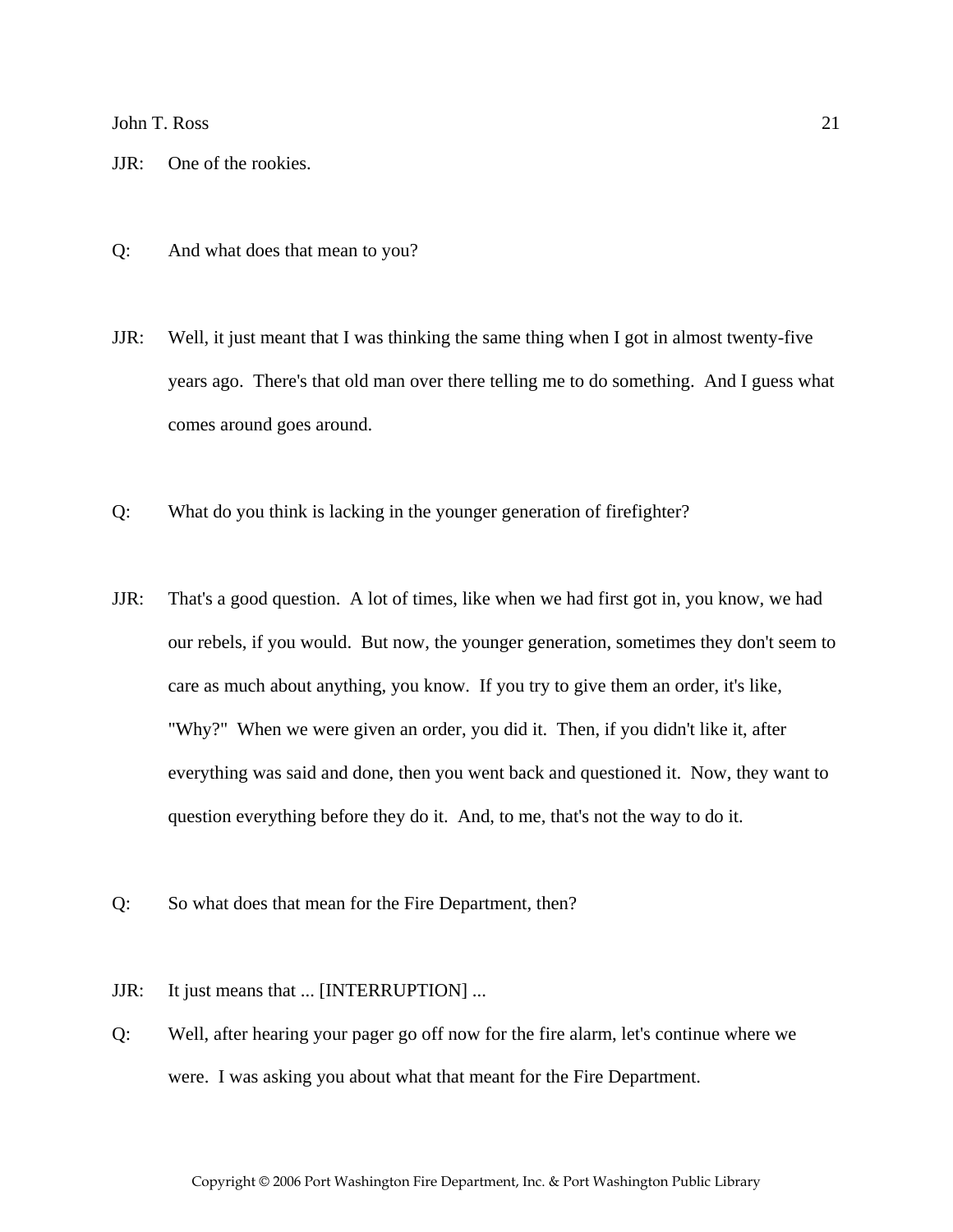- JJR: Well, it sort of makes it a little bit harder on the officers, as far as the Chiefs and Captains, Lieutenants. You know, we're just brought up, you did your job and then you talked about it afterwards. So it makes it a lot harder on them trying to, you know, get their job done.
- Q: Do any of the older generation try to speak to the younger generation?
- JJR: Yeah, we try. You know, and even like you said before, I'm caught in the middle. We try. We try to teach the younger guys the same way the older guys taught us when we had come in, you know, different ways of doing things. And sometimes it's accepted; sometimes it's not. More than likely, most of the time, it is. You know, you always look for a little advice here and there.
- Q: Are the younger generation more prone to dismissal today than they were in the past?
- JJR: No, not really. The only thing that we have now more is that a lot of the young kids that we have, they go on a leave. They're here during the summer, and then they go to college, which is great, you know. This way, they're getting their education, well, they can get great jobs and everything else. But, when they're back, they're good. It's just that you have to pick up the slack a little bit when they're away in college. And that's when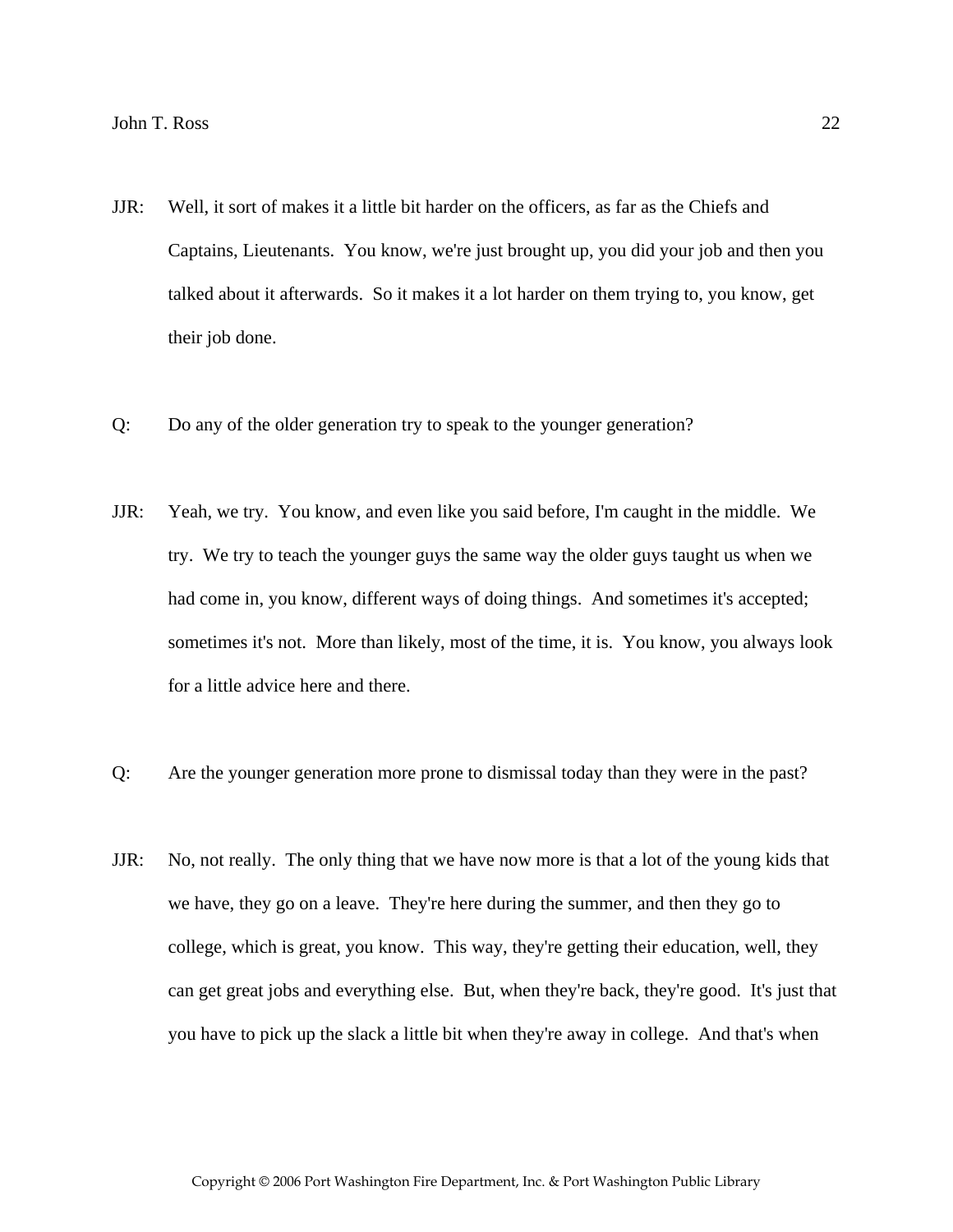us oldtimers come in. That's when we have to come back around a little bit more than what we normally do.

- Q: Does that breed any resentment, that they're going to college and perhaps ...
- JJR: No, none at all. School is not for everyone. And I think a lot of people feel that way.
- Q: ... [SIRENS] ... There goes the ...
- JJR: Yeah. There goes my truck.
- Q: So there aren't feelings of resentment then ...
- JJR: I don't really think ...
- Q: ... that they're getting the schooling, and we didn't get the schooling.
- JJR: I don't really think so, because it was there for us, too, if we really wanted it at the time.
- Q: How do you socialize outside the Fire Department?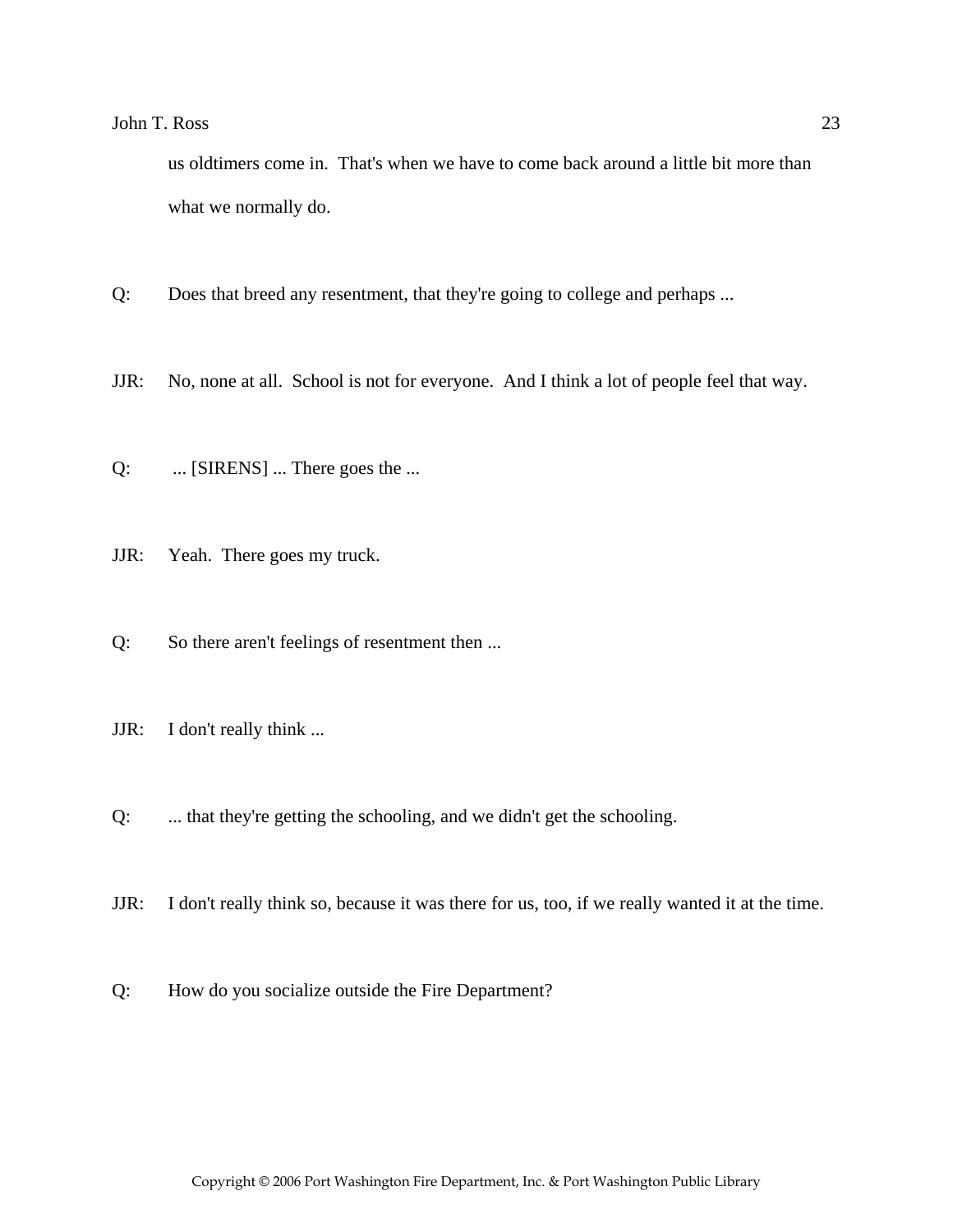- JJR: Outside of the Fire Department, I have plenty of friends that are not firemen. Just like you would go out, and, whether you'd go out to dinner or a movie with your friends, or concerts, or whatever.
- Q: And then when your fire alarm goes off in the middle of the movie or at the restaurant, what happens?
- JJR: Well, it depends. When I was a rookie, I was always going, you know, and leave for everything. But now, you seem to play it by ear a little bit, because you know somebody else is going to pick it up and go do it.
- Q: How does your family--when you were younger, how did they respond to your firefighting? Like the women in your family. If you left dinner, how did they respond to that?
- JJR: Oh, I remember being a kid and my mother and grandmother got very upset at my father because it was Thanksgiving. The turkey was just coming out of the oven, and they had a fire somewhere. And my father left, and I guess it was a really good one, because he didn't come back for four hours plus. Turkey was cold and everything else. And it was a little bit cold inside, too, because nobody wanted to talk to him (laughs).
- Q: How did the men deal with the verbal silence (laughs)?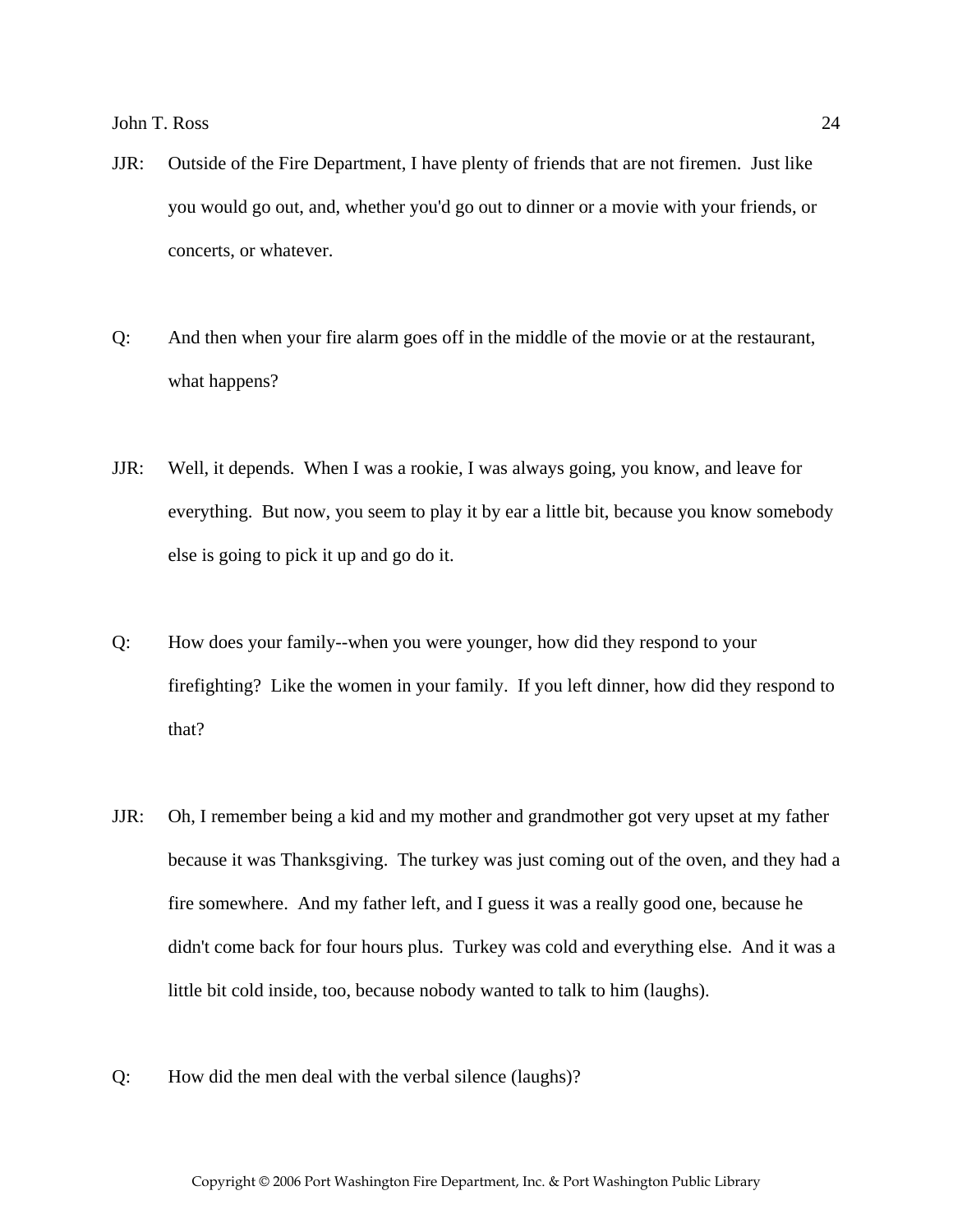- JJR: Oh, I don't know. I guess he just dealt with it. The next day, they were talking again, and that was it. He had cold turkey for dinner; he had cold turkey for lunch. So ...
- Q: What is your mother's view of your firefighting?
- JJR: Oh, my mother still gets upset every time she hears the Plectron go off. She says that she heard that thing for so many years, and she can't wait to get rid of it. But she always says that, but then again, she's the first one if I turn it off or lower it, she'll want to know what was going on. So I say, "Mom, I'm leaving the radio on, and that way you can hear it."
- Q: Hasn't she done any malicious mischief (laughs) when you were gone?
- JJR: No, that she wouldn't do. Because she does like to find out what's going on, as much as she complains about it at times, she likes to know what's happening.
- Q: What kind of socializing do you do with the firefighters?
- JJR: Oh, we have all different things, you know. We have--in my firehouse, Atlantic, we do a Trim the Tree party.
- Q: The what?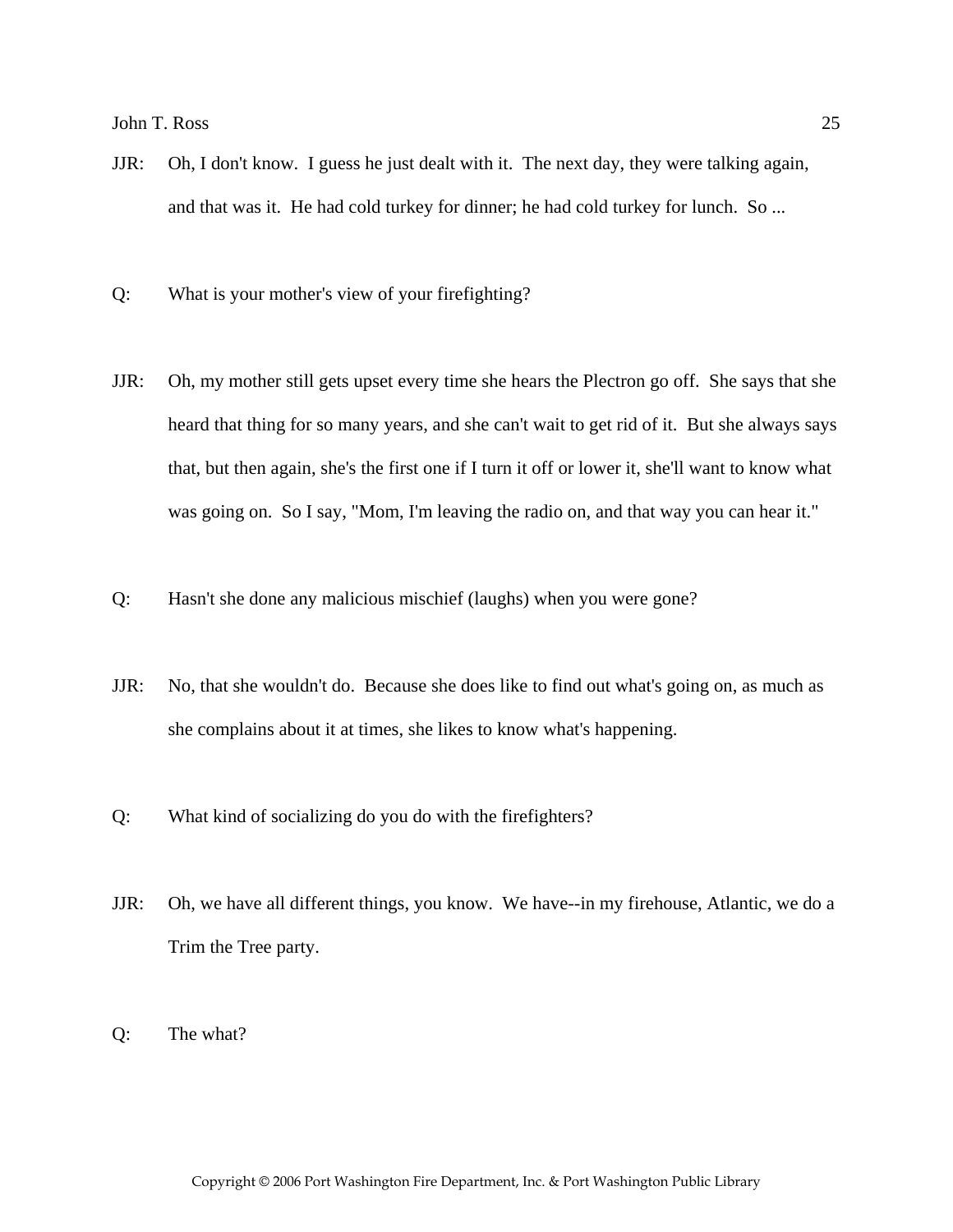- JJR: We trim a tree. A Christmas Tree party. So that's like a little something that we just started, like that. Then you have the cocktail party, and you have an installation dinner, where we install all your new officers, and ...
- Q: What is the ritual at your installation dinners?
- JJR: [Well, the installation dinner, you have usually the ex-Captain and ex-President, they try](http://www.pwfdhistory.com/trans/rossj_trans/ahlco_officers02_web.jpg)  to go out at the same time for a term. And you present them with a gift, and, you know, a little bit of what they've done over their term. And then you introduce the new Captain and new officers, and usually the Chief of the Department would swear them in. And then, from there, you go on to service awards, you know, for high point. Each category has a different, you know, set standards. So, it's like between two and five years, and five and ten, and so on. You usually give them like a nice little, you know, plaque or a little statue, or something like that. You know, it's a little incentive, you know, to try to make somebody else go a little bit faster, because they want one, too.
- Q: Have you received any of those?
- JJR: Yeah, I've received a lot of them. I have ...
- Q: What were they?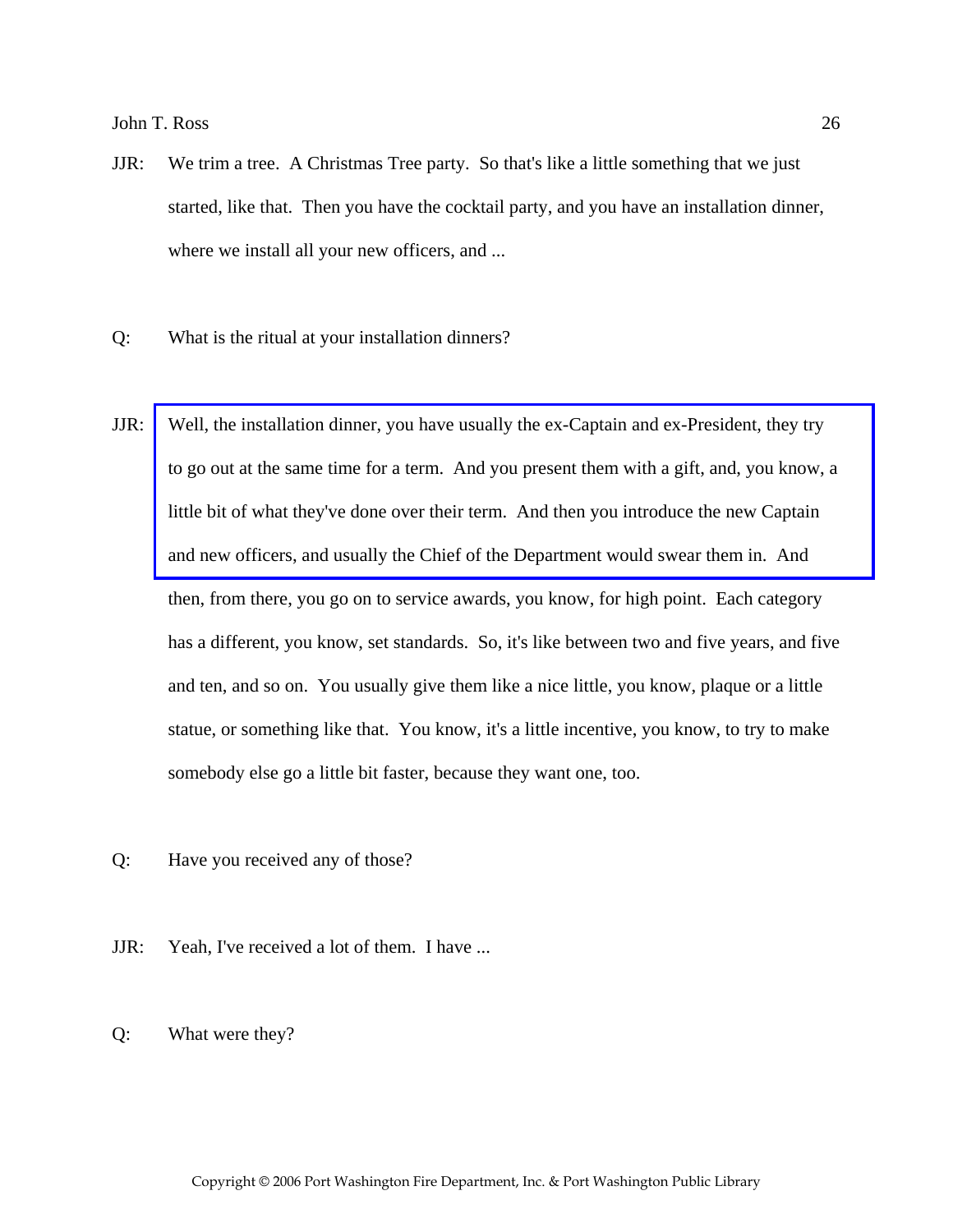- JJR: ... a lot of high point. I have a lot of high point plaques, and I don't even have any more room to hang them up. So, a couple of years ago, I asked my Captain who was Captain again--Tom McDonough--and I said, "You know, you should really find something else besides these plaques, because I don't have a fireplace to burn the wood." And that got a little chuckle. And that's when they came up--they found these nice little statues. They're nice. It's a different fireman in different positions, as far as with a Hurst tool or with a hose line, or standing on a ladder. It's little different things.
- Q: How new is this?
- JJR: This started--giving the awards, I guess, was back in 1985. And we just started giving the statues three years ago, 2001. So I have a bunch of them.
- Q: How many statues do you have?
- JJR: The statues, I have three, and I have about nine or ten plaques.
- Q: How does your mother (laughs) feel about all those?
- JJR: Well, a lot of them I have no place to hang up, so I have them all in a box stored away.
- Q: Tell me a little about your day job. How do you work that in with your firefighting?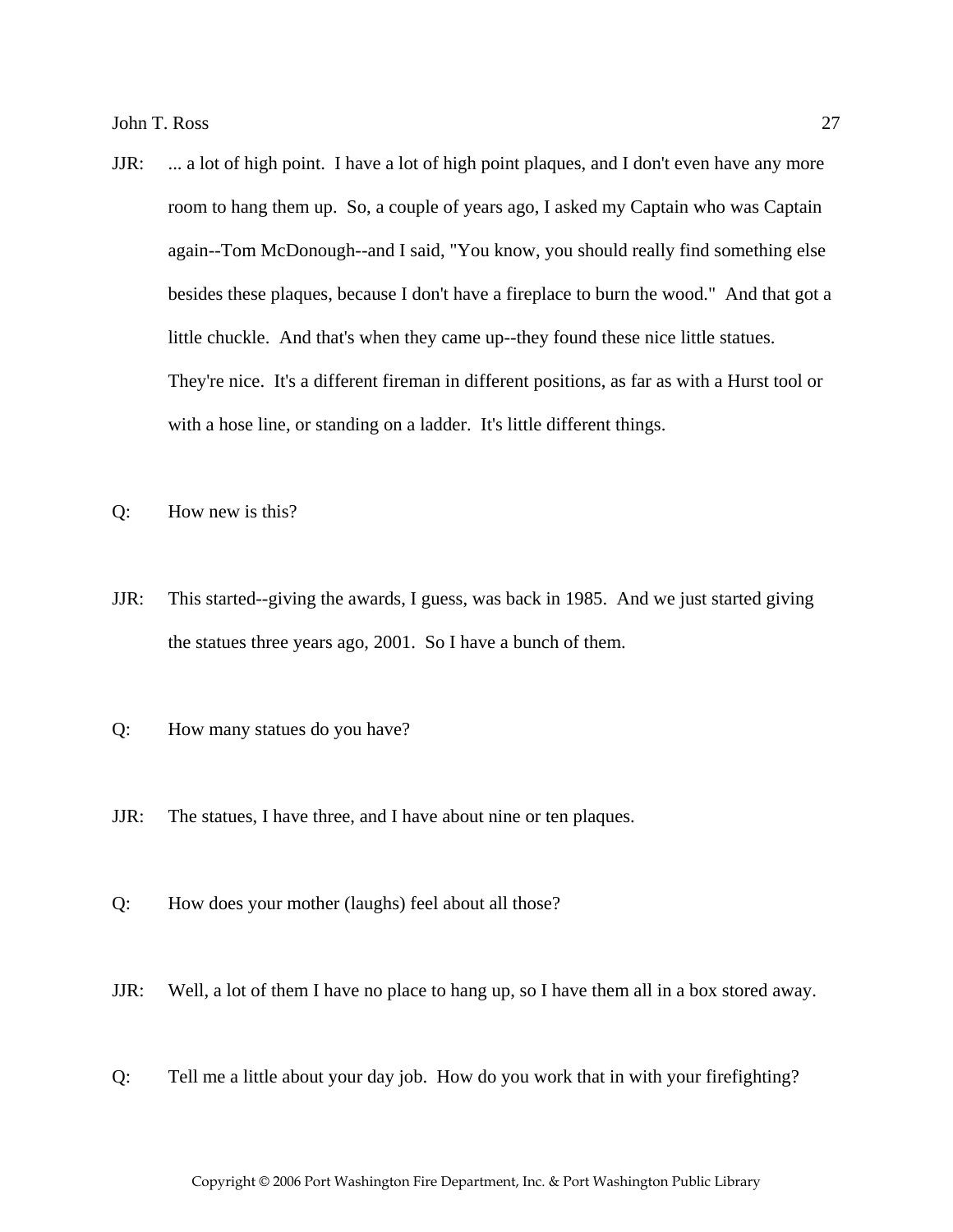- JJR: Fortunately, I work for the Port Washington School District. And there's an understanding that if there's a fire, as long as it's not impeding on our job, we are allowed to go as long as when the fire is over, you don't hang around, you go right back to work, and whatever. But if you're right in the middle of doing something, you don't go.
- Q: And what do you do for them?
- JJR: Supervising groundskeeper.
- Q: So, but they leave it to your judgment?
- JJR: And no one ever abuses it. Never.
- Q: What is it that you love the most about firefighting?
- JJR: It's not just firefighting. It's friends that you make that you have forever. When you go a parade or a drill, you meet people from different departments, and you just hit it off and you just have friends. I have friends in the departments all over Long Island. And I'm in contact with them all the time. So it's something that you really, you know, there's a good bond there.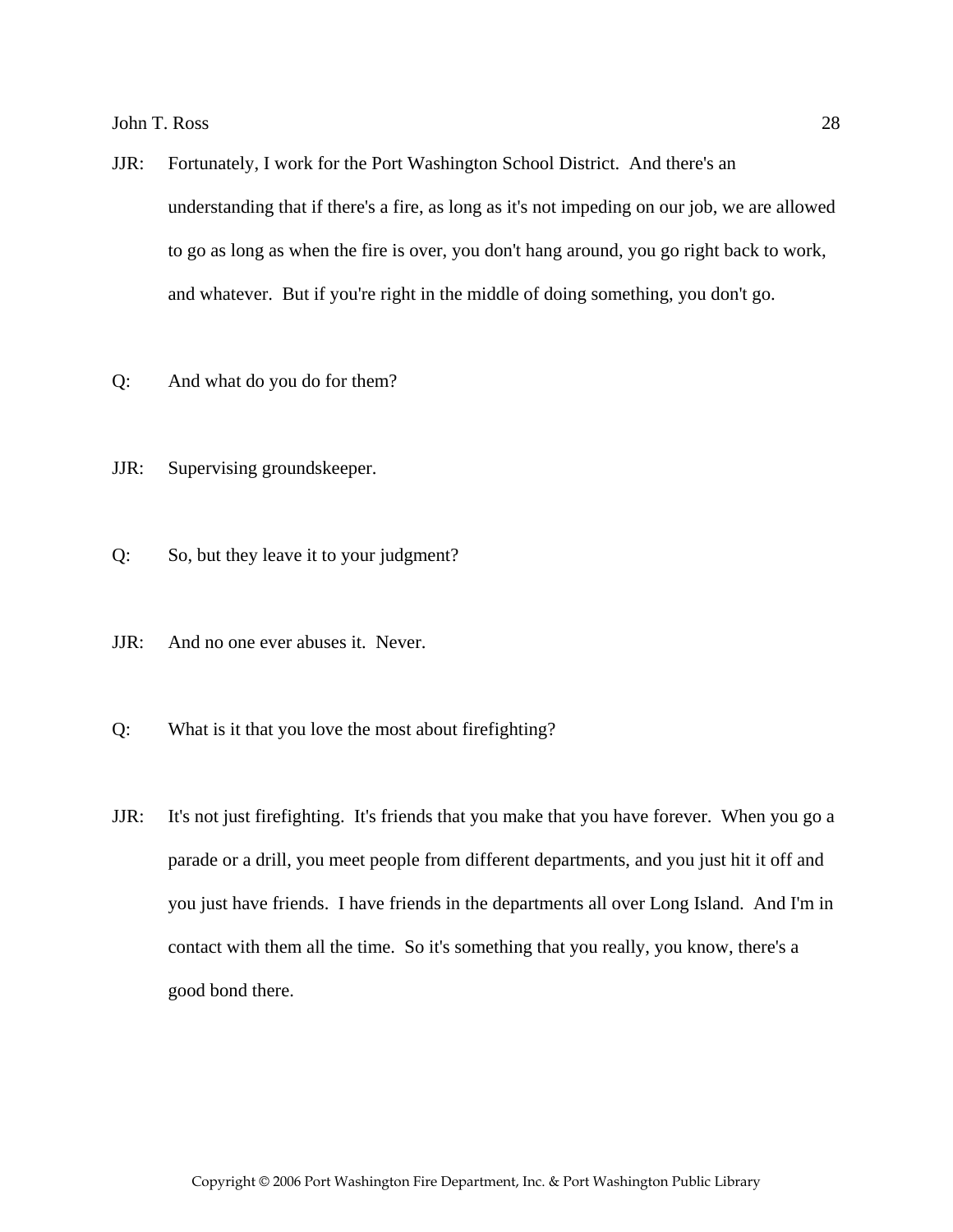- Q: What is the--when you hear that horn blow, and I just saw you look at your pager--what is the rush that you get? What happens inside of you?
- JJR: Well, first you're curious, first of all, where it is. I guess (laughs) you want to make sure it's not your house. Then, you just want to find out, it gives you a little bit about what the call is, whether it's an automatic alarm or a car fire, or, you know, an ambulance call. And I guess it's all different things like that.
- Q: Yeah, but that's the analytical part. I mean, what happens to your feelings. What goes- what's the rush inside of you? What does it feel like?
- JJR: I guess, you know, it sort of gives you like the feeling like the adrenalin rush, because you're going to start moving, you're going to start getting to the truck. You've got to grab your gear. And you start thinking on the way there, what is it? What are we going to be doing? I guess it's a little bit of a rush like that.
- Q: Are there any traditions that are passed down from your father or your step-father that you were told when you were young, that you do when you go to a fire?
- JJR: No. The best thing is is just make sure you get home.
- Q: What has changed the most since you were a rookie and now, at the Fire Department?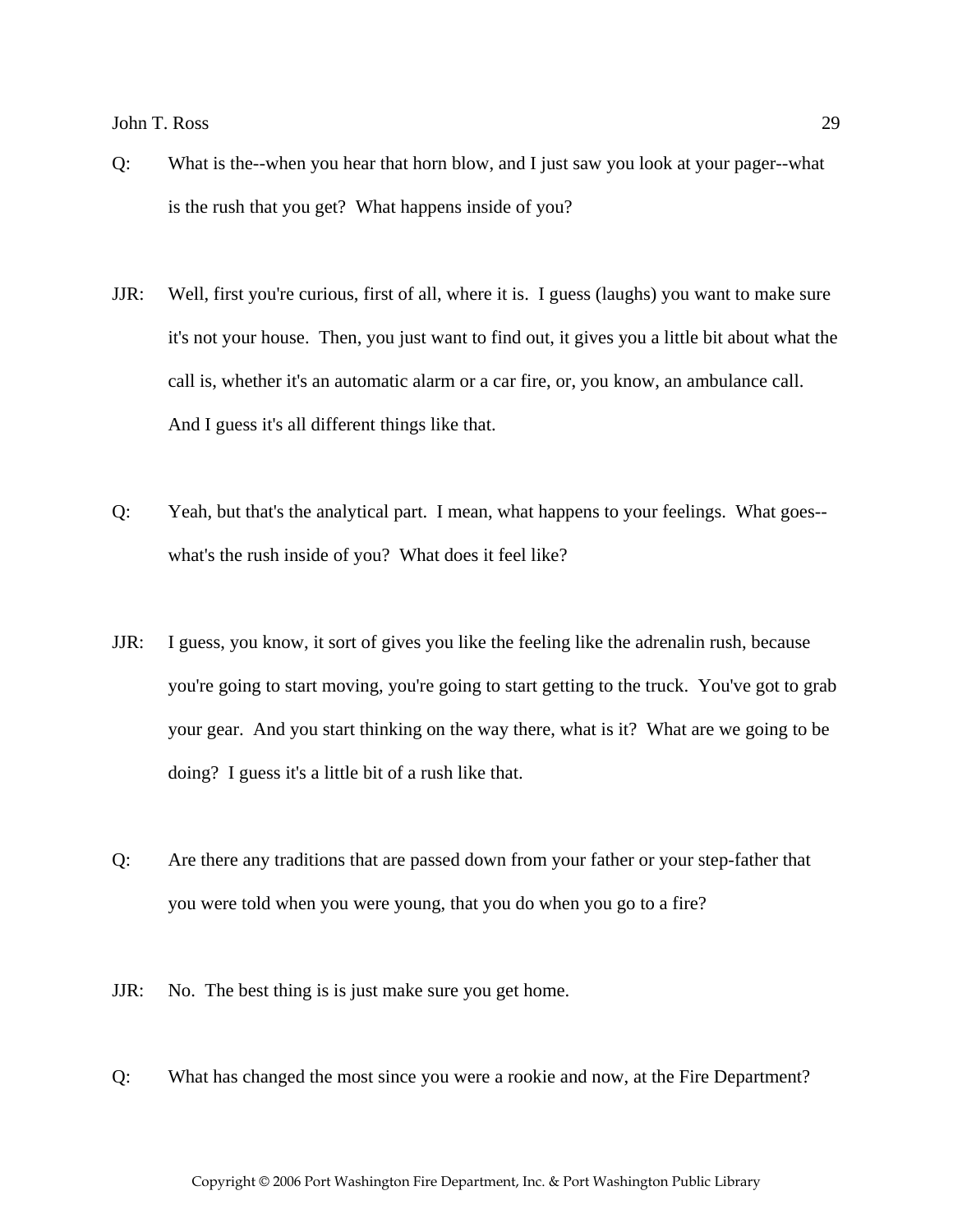- JJR: Well, definitely the training aspect of it. It's a lot more hours than what we had. And it's all for the best. So, certain new and different techniques and everything else that we never knew about. You know, we used to a lot of things, you know, the old way. And now we know better, and if we would have known that twenty-five years ago, we would have been doing it.
- Q: Do you remember something about the old way? An example.
- JJR: Well, it's like just the different ways that you go in about doing your job. And now it's accepted you have different positions and that was your job to do it. Sometimes, back then, it used to be almost a free-for-all where, you know, you had one guy doing this when you thought he was doing something else. You know, it's all a chain of command, and that's really come into play, and that's all, I would say, for the best.
- Q: And has anything changed in your Department since 9/11 happened?
- JJR: Yeah.
- Q: What has changed?
- JJR: There's a lot more security end of it, making sure that things are not left open, as far as when you go out on a call that the doors are not left open, because you never know what's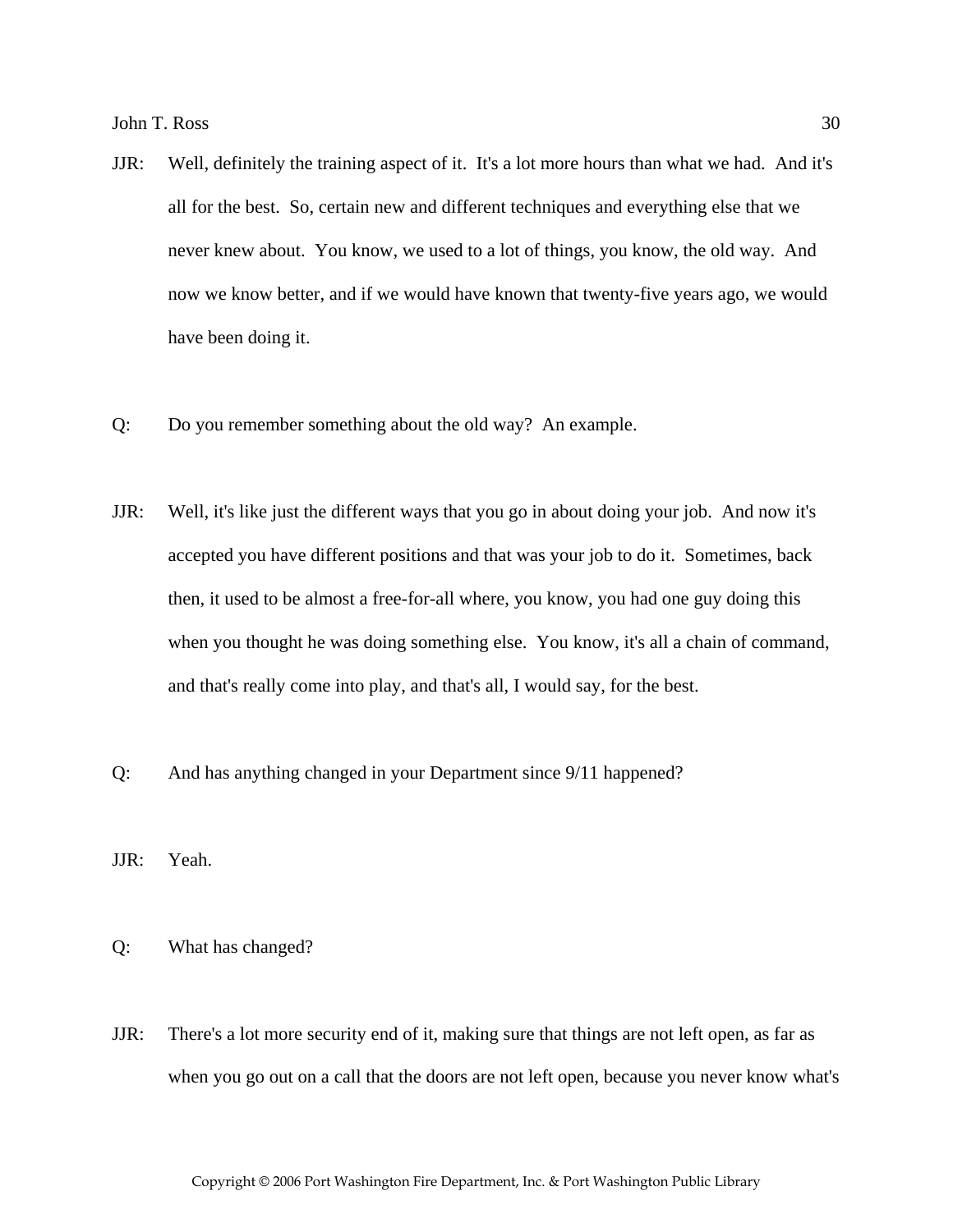going to happen. Somebody could grab one of these shiny new trucks, and they could go anywhere they want and do whatever.

- Q: Do you have one person guarding a truck, then, or while the others are ...
- JJR: No. That's why we make sure when we leave the firehouse that the doors are closed. The next fireman that comes in, he's in there, if he opens the door, he's there. At least someone would be in the firehouse.
- Q: Has Atlantic put in a surveillance system since 9/11?
- JJR: No, we had it before 9/11. And that was just for security purposes.
- Q: In your new building, what are--the facilities are quite different. I understand there may be even a work-out room for the men and so on, that wasn't there.
- JJR: Yeah.
- Q: Can you explain a little what's new?
- JJR: Well, what it is, it's different gym equipment, as far as treadmills, weights, and whatever, you know. It's something--it's like a give-back for the guys for giving their time, but in a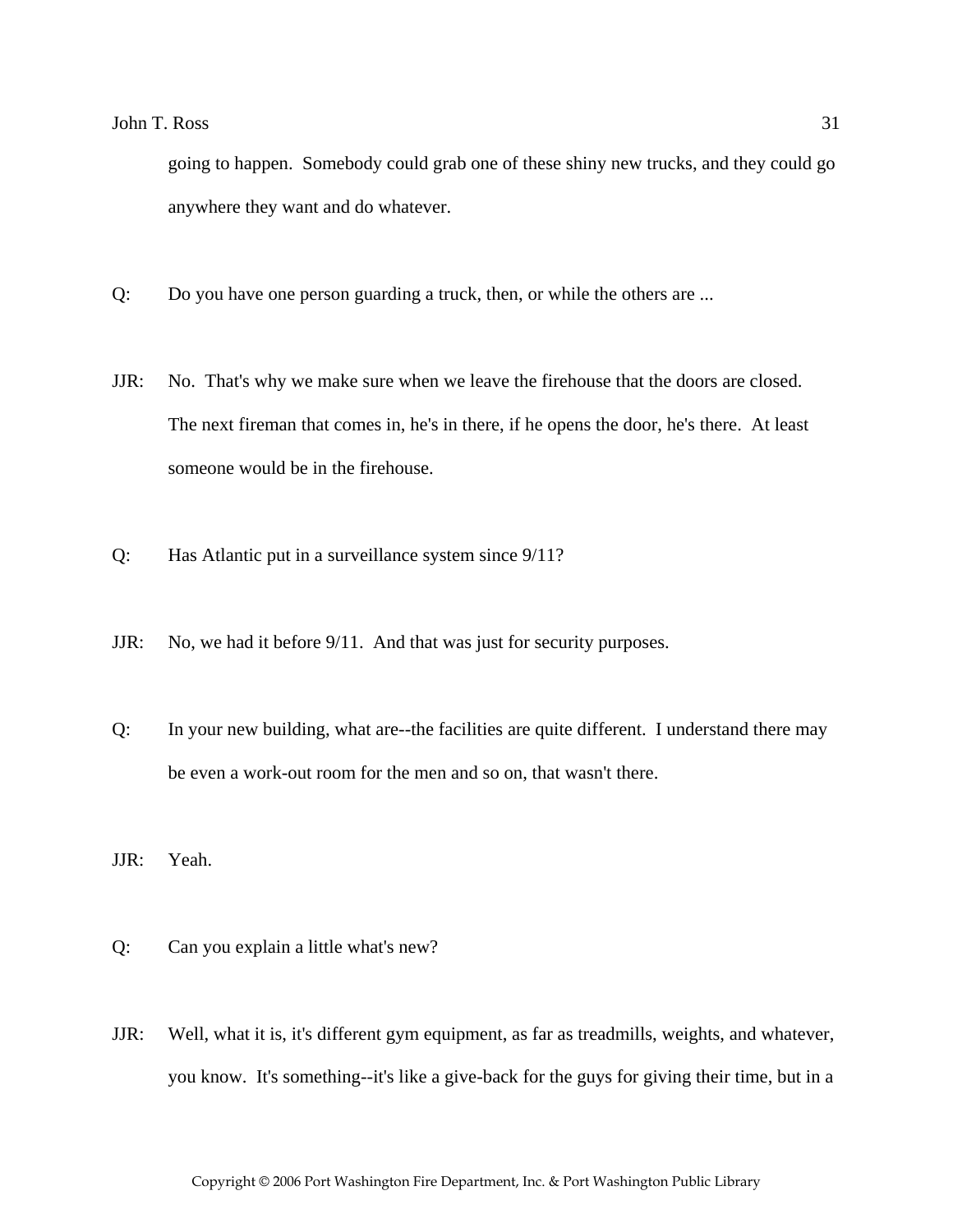way it's also good for us, because if they're working out and the horn goes off, they're right there, and the truck is out that much quicker, and plus it's keeping everyone in shape.

- Q: And what else do the men do in the recreation room?
- JJR: They watch TV. Have, you know, the usual--I don't know how you would want to put this--bull sessions (laughs). And, you know, it's a place to meet. You can go and talk over events of your week and what happened, whatever, and stay in there for a little bit, and then usually go your own ways, whether a bunch of us are getting together for dinner or just going home.
- Q: How have the women changed the atmosphere of the firehouse, as firefighters.
- JJR: We only have two women firefighters. And none of them are in my company, so I really couldn't answer that one too honestly.
- Q: Why do you think that they don't come to your company (laughs)?
- JJR: I really couldn't tell you. Well, the one girl that's in Flower Hill, she does. I mean, she's not there often, but she--she's nice, you know. She seems to be able to do the job, and that's what counts.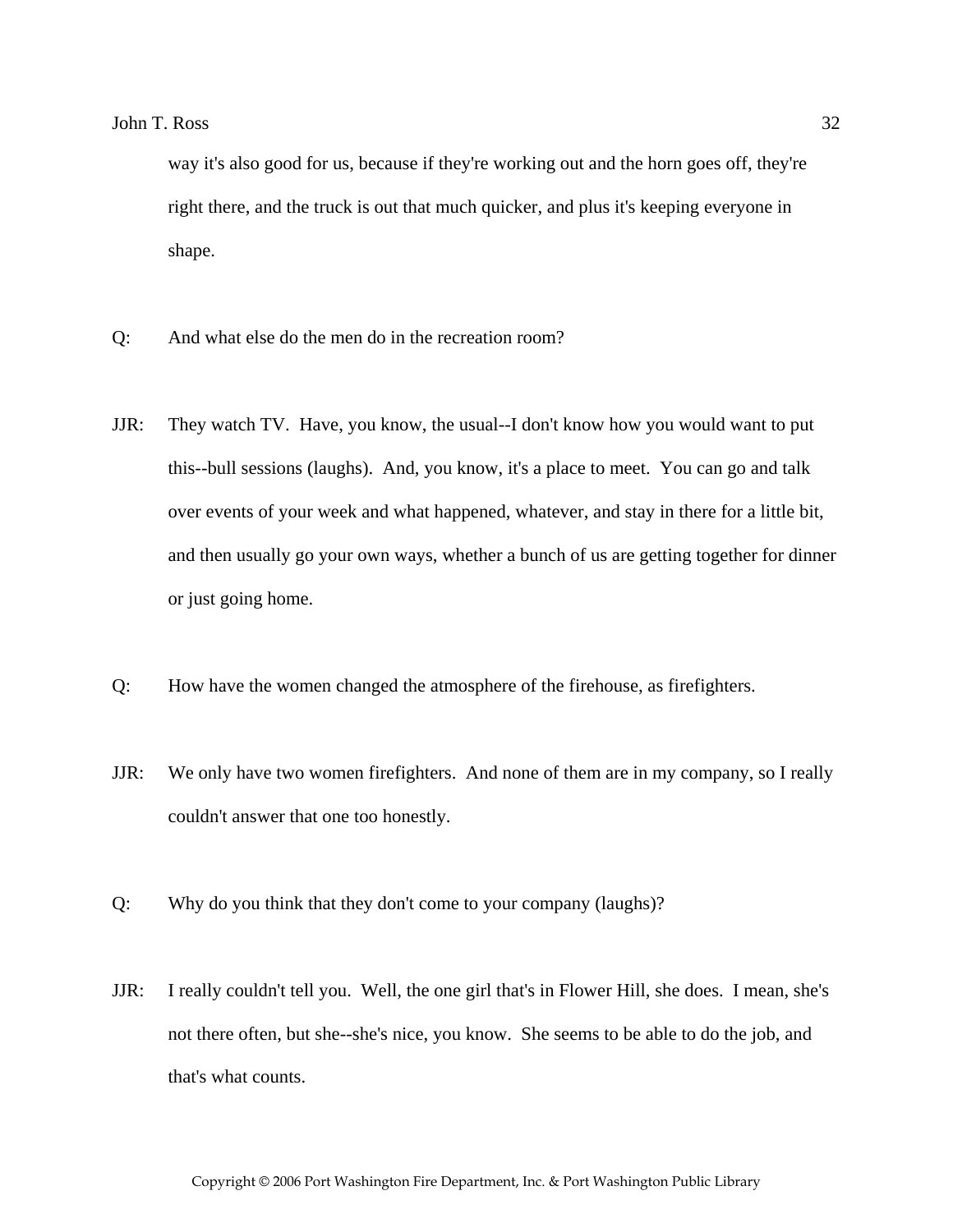- Q: And how are the feelings of the men toward these women?
- JJR: The way I see it, it seems like it's okay to me. I don't have anything against them, and matter of fact, if there's a couple more come knocking on the door.
- Q: Are evaluation sheets written up for each firefighter at the end of a fire, or a year, or ...
- JJR: What it is, they have records kept as far as the schooling that you've done through the year or whatever. It's all put in your personnel file.
- Q: And who reviews your personnel file?
- JJR: Maybe the Captain and the Lieutenant.
- Q: Who's the Captain now in your company?
- JJR: Tom McDonough.
- Q: And who was it when you were a rookie?
- JJR: When I was a rookie, it was my step-father (laughs).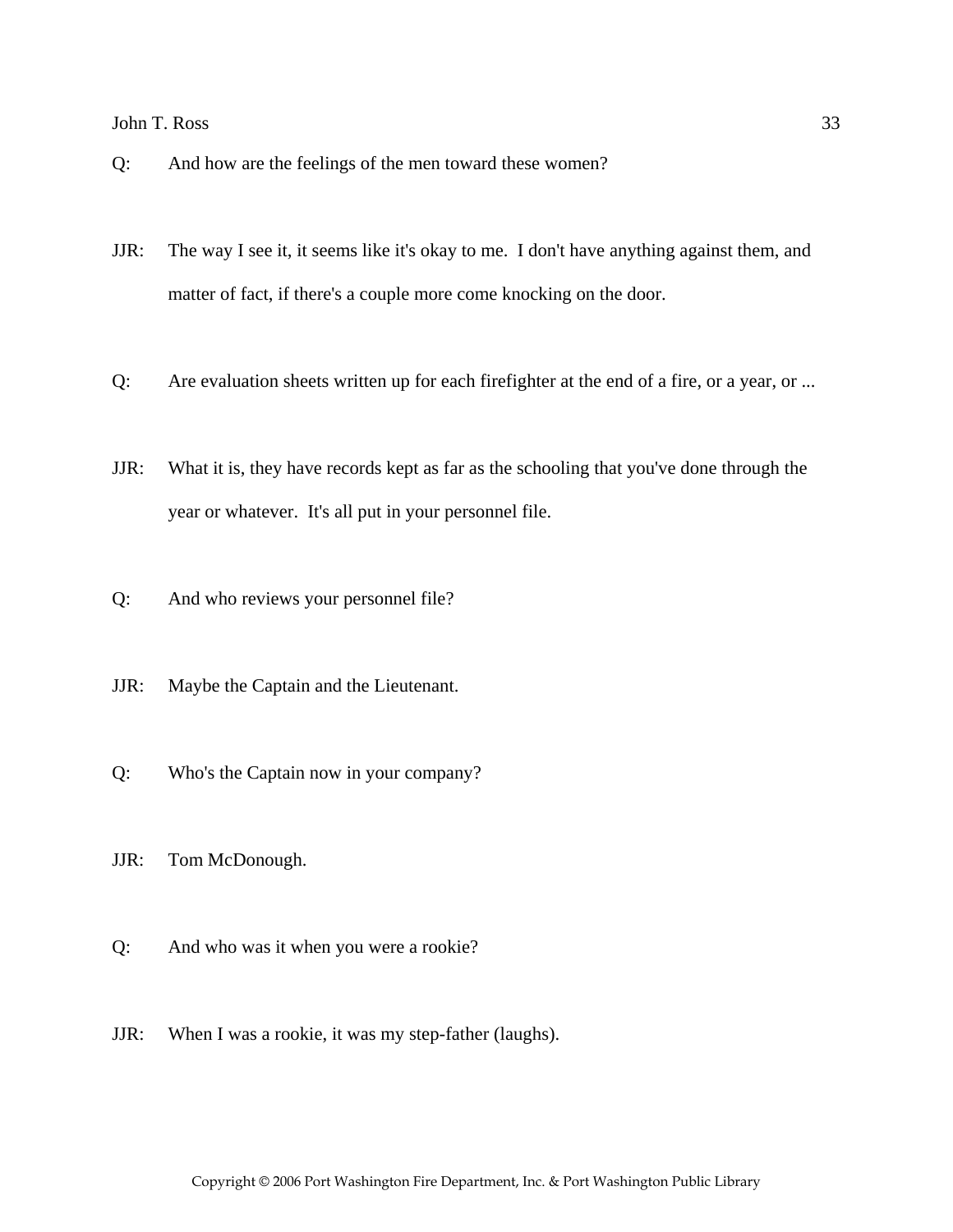#### Q: How long was that?

- JJR: For one year, and then he passed away. And then, but it was fun, you know. You had to make your schools. You had to make your work nights and your drills. And if you didn't, you were called into the office and you were told you're lacking whatever and that you'd better pick it up before the next evaluation. When you become a new member, probationary member, you're on probation for two years. So, for two years, you really got watched with a magnifying glass, to make sure that you did everything.
- Q: Were there any problems for you in two years?
- JJR: Me? No.
- Q: Which firefighters influenced you the most in the past twenty years?
- JJR: Well, I'd have to say a lot of them. To me, when you're just a new member, and of course everyone knows a little bit more than what you do, and you just put all that information together. Little different things.
- Q: Can you think of anything humorous that has happened to you over the years in the Fire Department?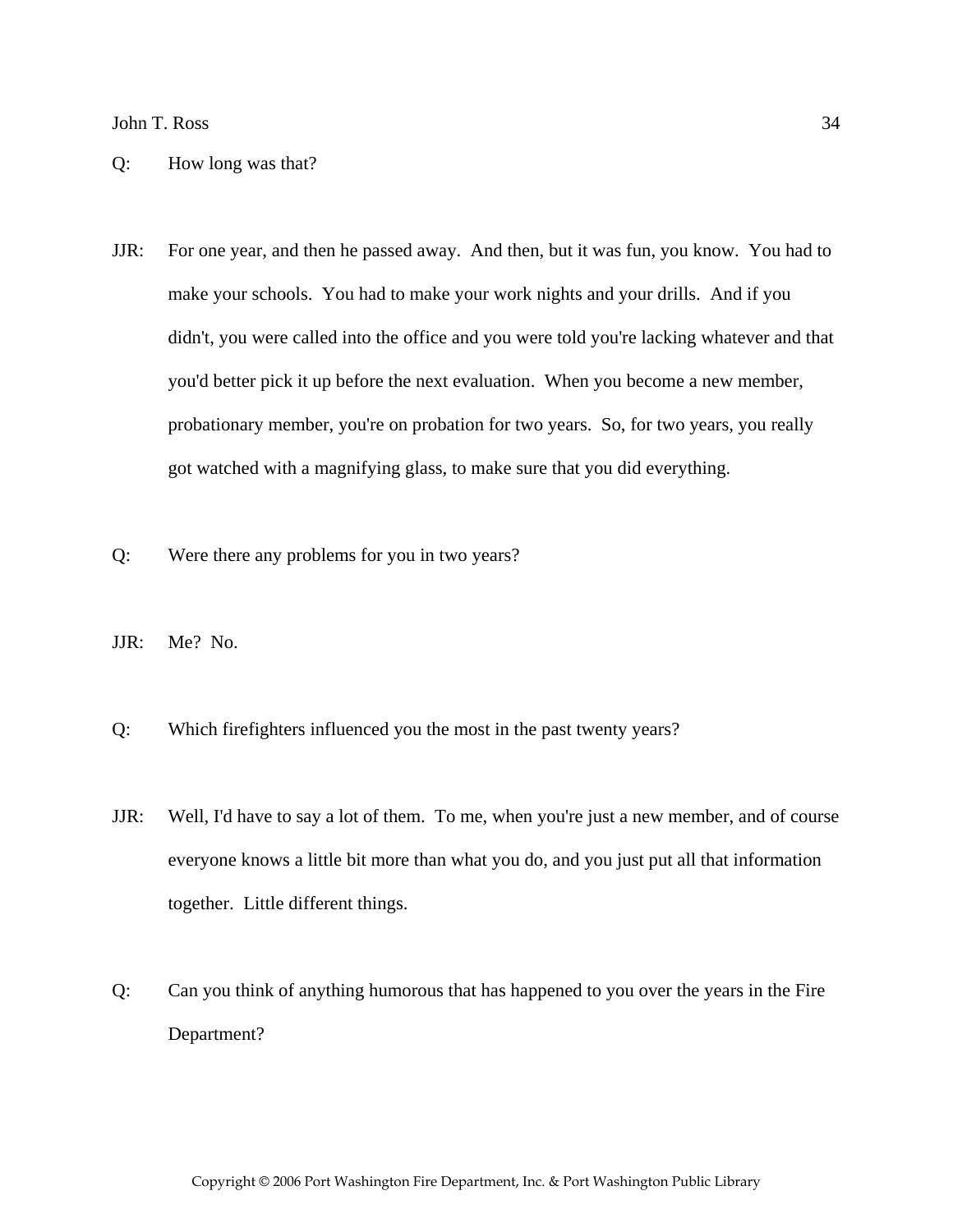- JJR: (Laughs). I'm sure there was a couple of them, but I really can't say it on this tape.
- Q: It can't be that bad (laughs).
- JJR: I just don't want it to get out... all I can remember, and I'm never going to live it down again. So ...
- Q: You mean, you don't want to share it with us?
- JJR: No, I think I'm going to pass on that one.
- Q: Who are the real cut-ups in your Department? People who always play pranks. So, you want to pass on that one?
- JJR: Yeah, I'm going to pass on that one.
- Q: Why do you think humor is so important when you're dealing with tragedy in the Fire Department?
- JJR: Just because you see a lot of things that, you know, I mean, you see death sometimes, you know, if it's a vehicle accident, or, God forbid, a house fire. And I guess it's a way of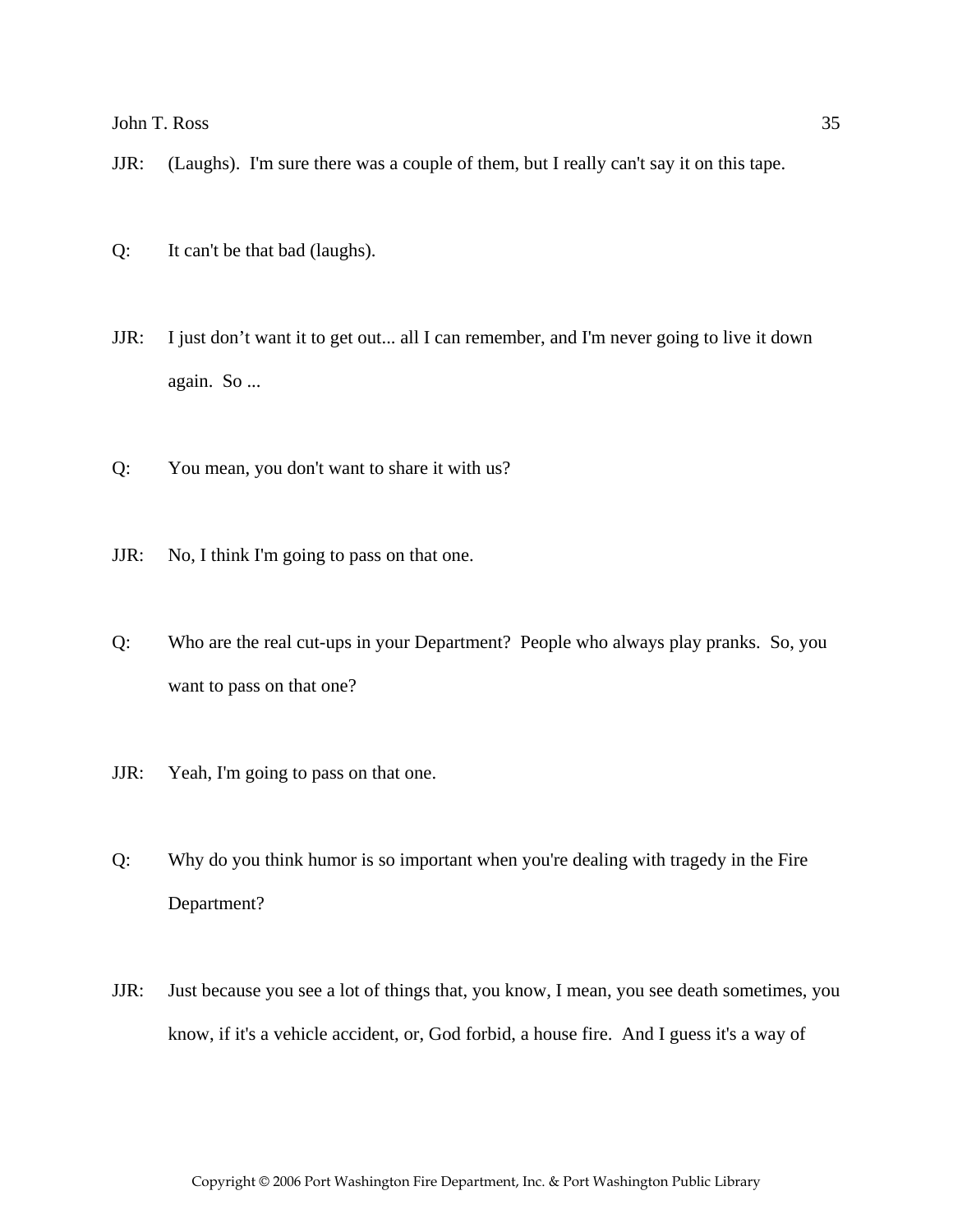dealing with it, you know. Maybe if you make fun of something else, it's taking your mind off of what you just saw.

- Q: What do you think makes a good fireman or a bad fireman?
- JJR: Well, what makes a good fireman is a guy that really has his heart in it that wants to help other people in the community. And a bad fireman's a guy that's there just along for the ride, to get whatever he can get and go along with his life.
- Q: Have there been any of those in your Department?
- JJR: Yeah. There've been a couple of them; they're no longer with us, though.
- Q: What do you think is the future of the Fire Department?
- JJR: Well, hopefully, I'd like to see it last a long time. There are manpower shortages, and especially during the day. But that's being addressed by the Chiefs, and they're doing a very good job at addressing it, and things are turning around. And I'd like to see it last a long time. Whereas if this town ever goes paid, I know I'll be the first one moving out, because we won't be able to afford it. It's a big burden on the taxpayers for a paid department. But when you're giving back to your community as being volunteers, it just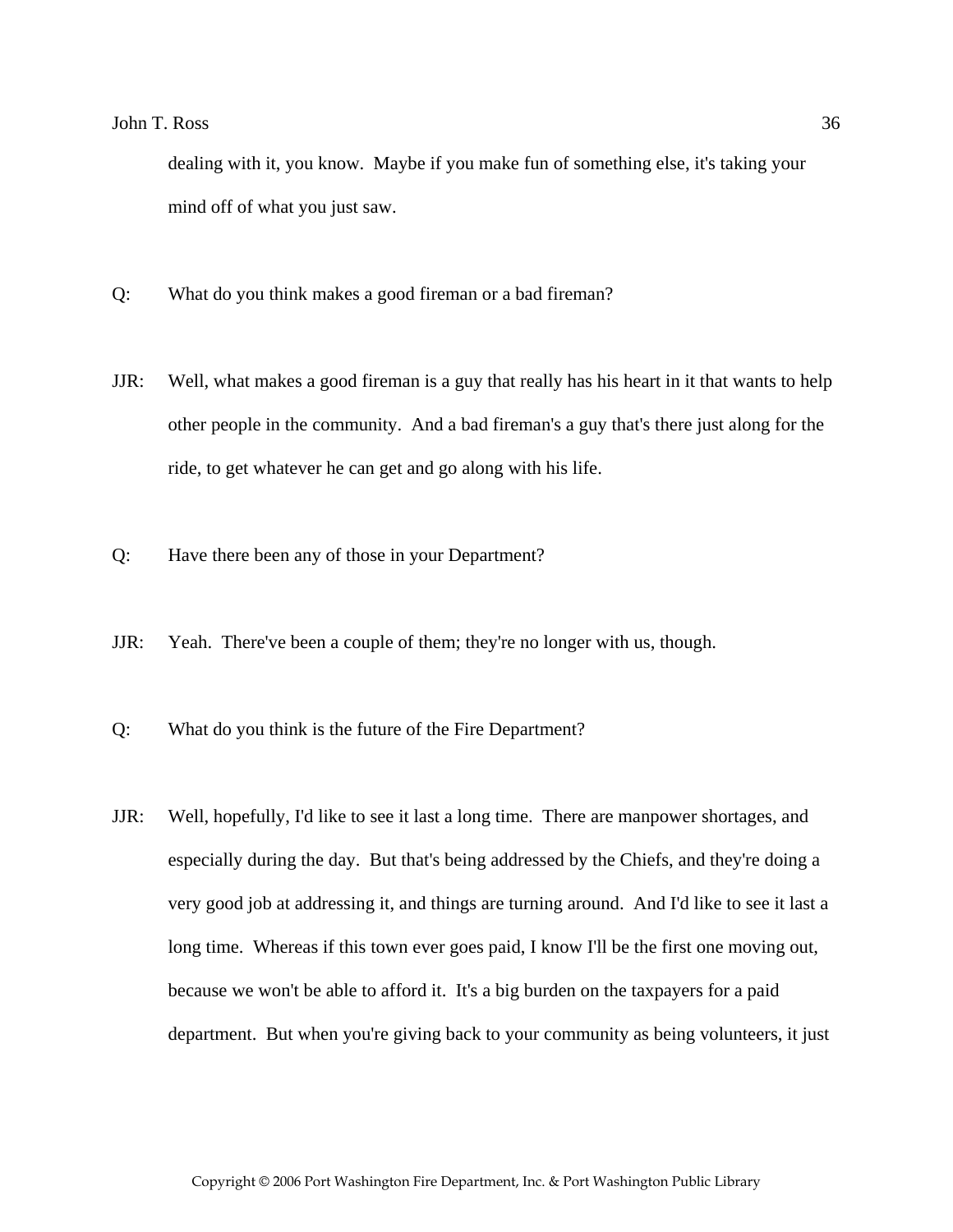gives you like a little bit of pride, too, that you're doing something that you're not getting a salary for. And if I had to get a salary for it, I wouldn't do it.

- Q: Excuse me while I turn this tape over ... [END OF SIDE A; BEGIN SIDE B] ... To continue now, why do you think the newcomers to Port are not easily volunteering for the Fire Department?
- JJR: Well, the first thing that we see--or I should say, I see--is that a lot of people come to Port Washington from the City. And there they use the FDNY, which is a paid fire department. And a lot of people think that that's what we are, and we're not. And then they have recruitment drives and everything else to try to get new members, and they come in, "Yeah, I want to be a fireman." And then, when the find out what it's all about, what's entailed as far as schooling and everything else, most of the time we don't see them again. And it's the old Port Washington, which, you know, were born and raised here, you know, we're here; we're not going anywhere. And we try to explain to them, you know, why--why we do what we do. And you also try to explain the money aspect to them, as far as if it was a paid department, as far as what you're taxes would be--this, that, and the other thing. And they hear all that, and, like I said, like most of the time they never come back.

Q: Where are you getting most of your recruits these days?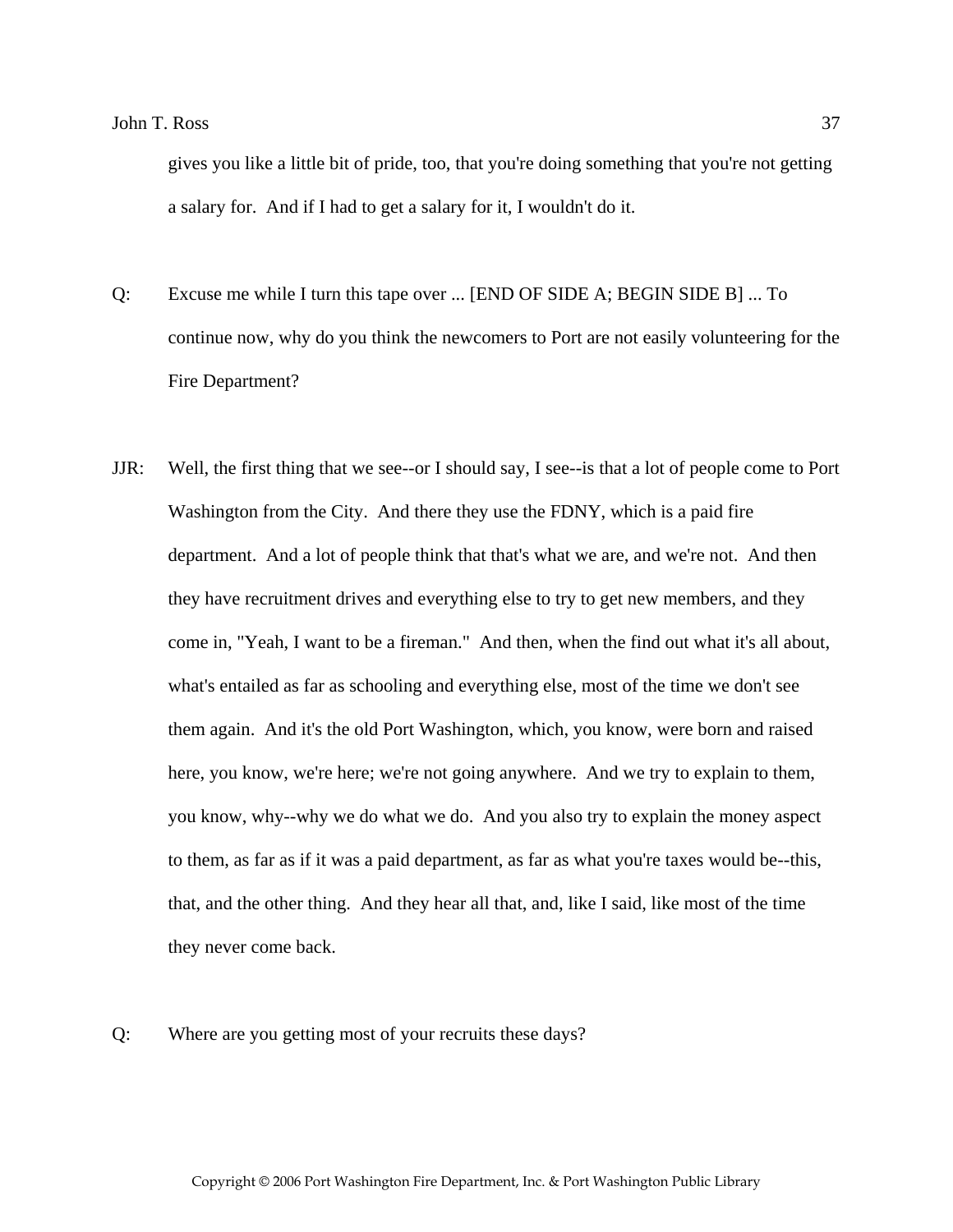- JJR: We have the Explorer Program. Just this past month, in my company alone, we had three members come in. One of them was a product of the Explorers. And next month we have another one coming up, which was also from the Explorers. So it is a good program. It's teaching kids, you know, about fire safety and what the Fire Department does. And, it also keeps them out of trouble, you know, because it's a structured training thing for them. And instead of walking the street, getting into trouble, we can sort of keep an eye on them.
- Q: What do you think was the best qualities of the older generation? Your father and stepfather's generation?
- JJR: I think what it is, because like nothing was ever handed to them. They had to work for what they got. To the positions that they achieved. You know, a lot of times now, with the younger generation--and I admit it, as I'm one of them because some of the guys in my age group, too--think that they're owed everything. And the way I look at it is you work for what you have. You work for the position that you have, and then you get the respect that way. It's not handed to you.
- Q: What about the funerals and that tradition? There've been several funerals this past month.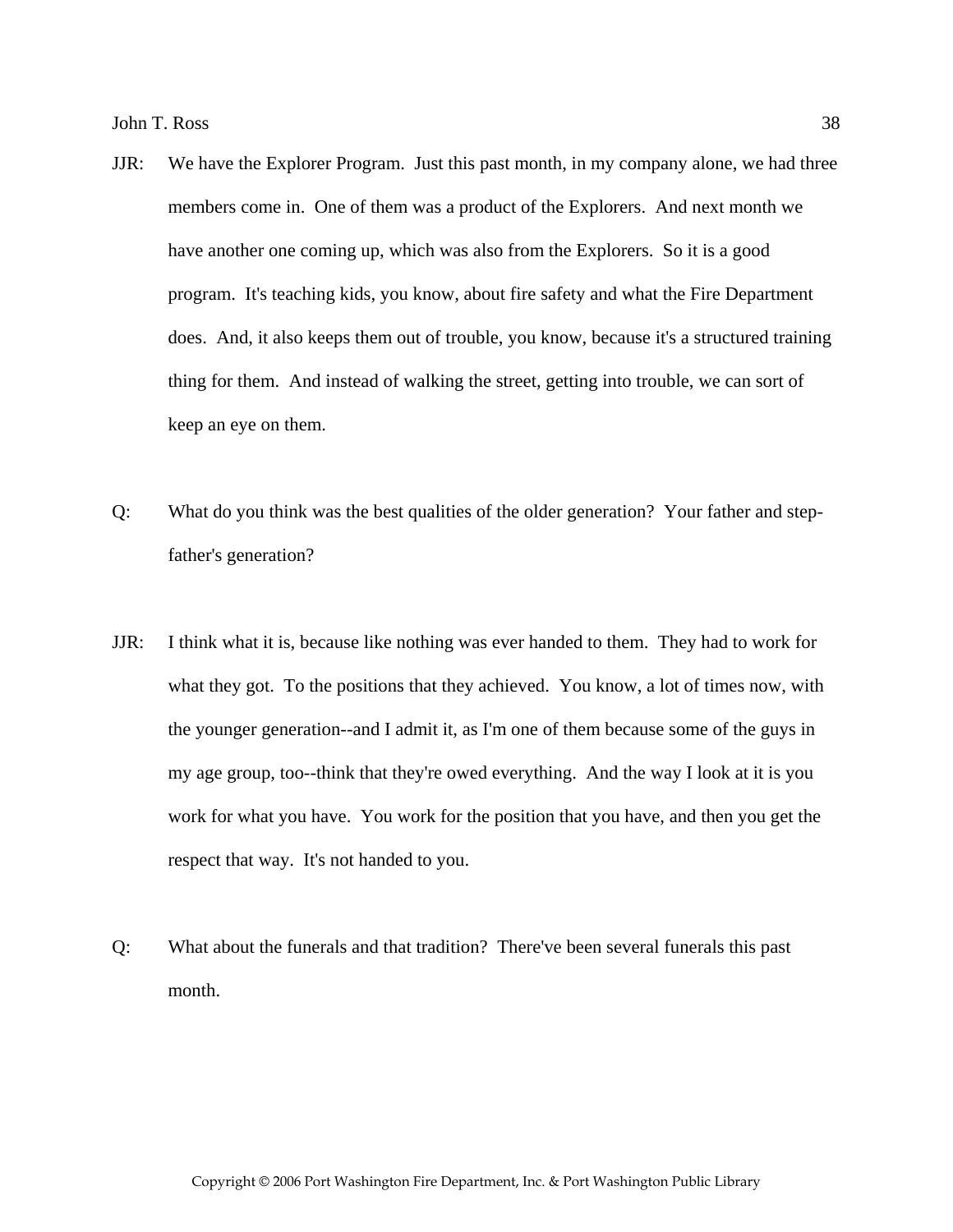- JJR: Yes, there have. The way I look at it, even if I really didn't know the older member, or a member, they're still a member of the Port Washington Fire Department, well, you go there and you pay your respects. And that's the way I was brought up.
- Q: Do the younger men feel that way?
- JJR: Some of them do; some of them don't. Some of them, you don't see at any of them, and some of them, you know, you do. I guess it's hit and miss. But even if I couldn't do it as a fireman, I always made sure that, in one way, shape, or form, I stopped by and at least gave condolences. And that was the way I was brought up to do things. And you don't really see that now.
- Q: What would you like to be remembered for?
- JJR: Well, I put a lot of time and my heart into Atlantics for almost the past twenty-five years, as far as the different offices and different things I have done in the building, as far as updates and making sure that they have the newest, best equipment that they can have. And that's what I'd like to be remembered for. Not like, you know, a fireman that didn't worry and spend the first dollar that he ever had. That's the way I look at it, and if we were buying something new and spending to make our job easier and it's going to save somebody, I'm all for it. So I'd like to be remembered as, you know, being a little innovative, looking into the future and getting the best equipment for us.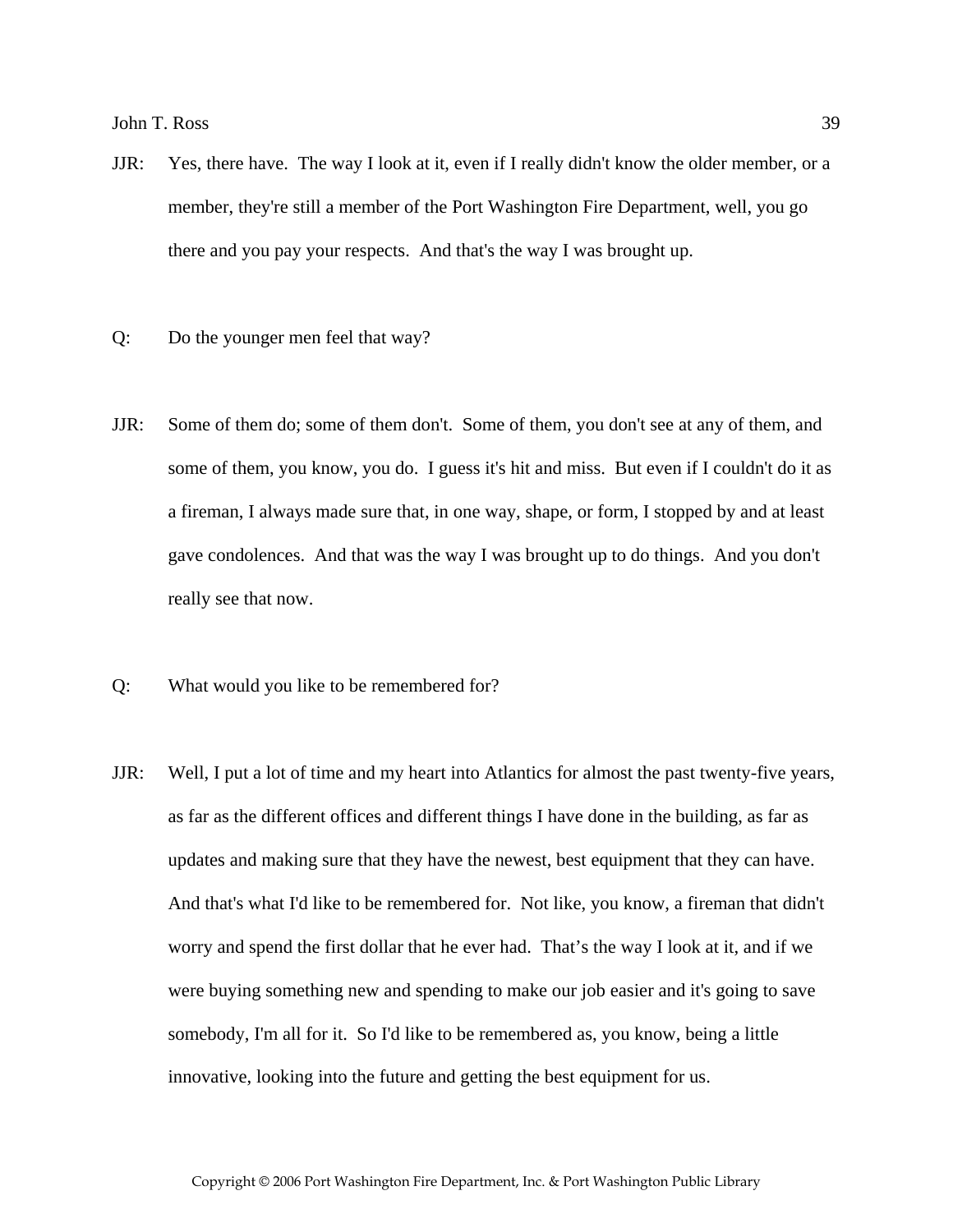- Q: Did you feel some sense that the other generation were a little stingy?
- JJR: Yeah, we had, when I had first got in, it was like pulling teeth to try to get something, you know. But now, it's more relaxed. Because they're starting to really see that we weren't just coming up to say that we need this new tool, just because it was new and shiny. We needed the new tool to do our job. And they're seeing that now. So ...
- Q: What were some of the other qualities the older generation had that you feel has improved with your generation?
- JJR: When what I like about the older generation, they have a lot of stories to tell us about the way things used to be. And if any of the young guys would just sit down and talk to them for a while, not figuring that they're going to bite their heads off, then they could learn something. They could learn how Port Washington was back in, you know, the '30s, '40s, and probably even earlier if they talk to some of the real older generation.
- Q: Can you remember any of those stories from your father's generation? What it was like?
- JJR: Well, between my grandfather--and he was not a member, but he was old time Port Washington--and my father and his father, you know, it's just the way things were, you know. They were called clamdiggers, and that was it, you know. They were--everybody lived together. You know, it's not like now where everybody wants to bite your head off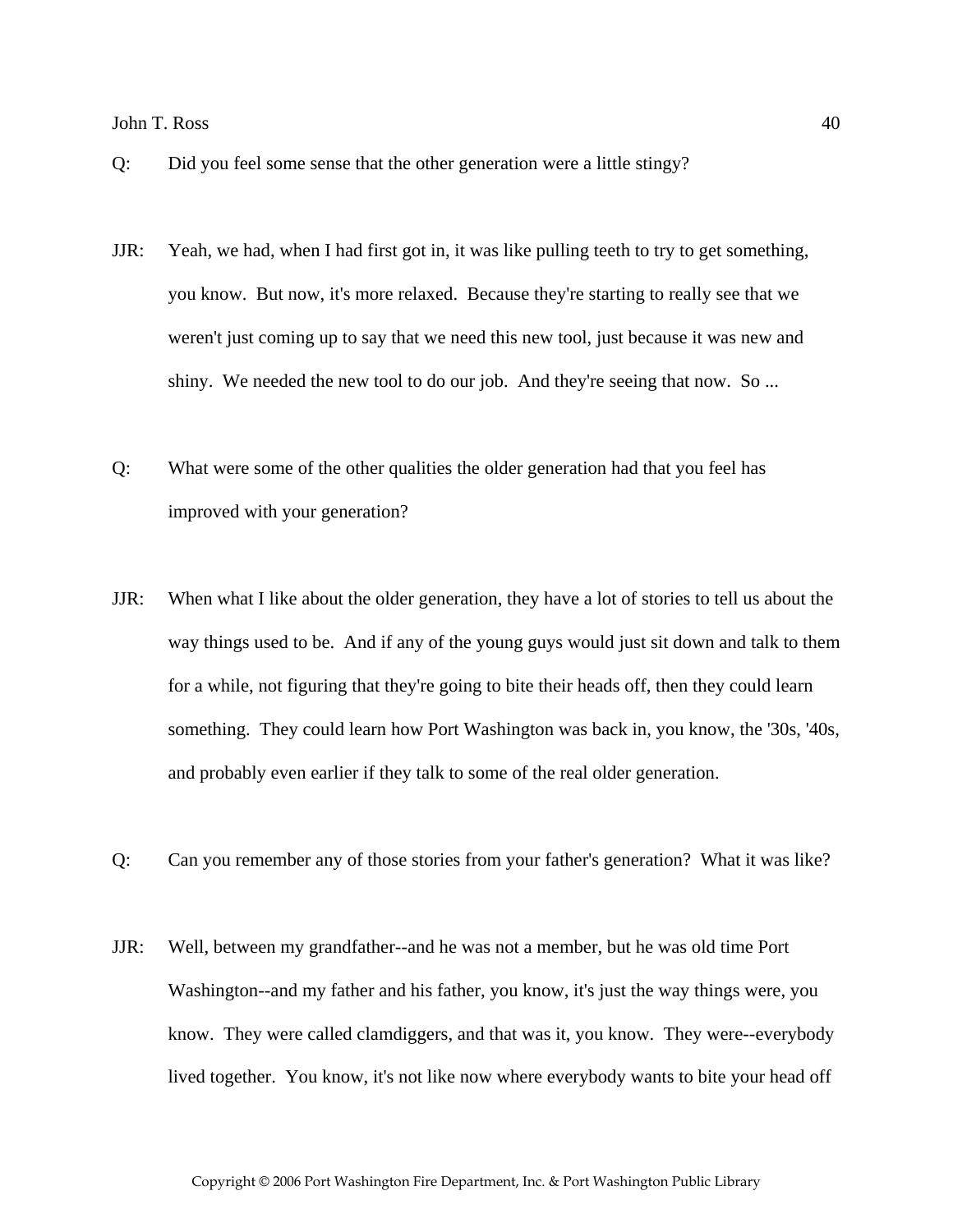because you took their parking place on Main Street.. You know, you used to, from what they were telling me, you walked down the road and just about everybody knew your name and waved to you. Now, nobody even wants to really look at you sideways. It'd be nice if we'd go back that way.

- Q: Do you think that that small town quality will ever be again?
- JJR: I wish it would, but I don't see it happening. I really don't.
- Q: What would you like to add to this interview? Is there any stories that you could recall that you might like to add, or any ...
- JJR: No, I really think we've covered a lot. And I appreciate your time in interviewing me for this project. I was very honored in doing it when I was, when I got the letter from Peter Zwerlein. And then, when I got your phone call, I was very much looking forward to doing this.
- Q: Has Peter Zwerlein been a mentor of yours?
- JJR: Peter was in Protection. And Peter was the Chief when I was a fireman. But Peter was very innovative in terms of ways he went around doing things. And only thing I can say is thank God we had him.